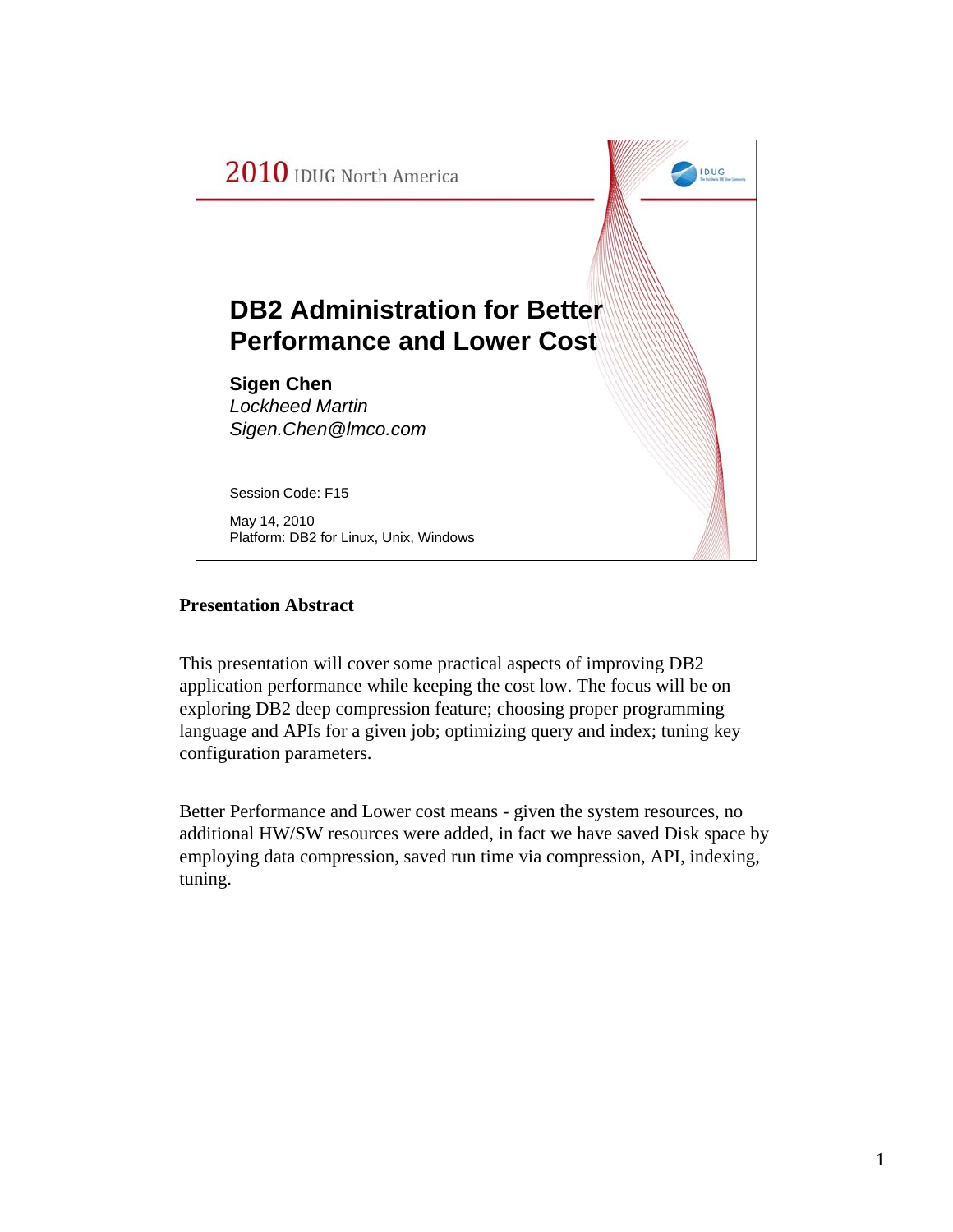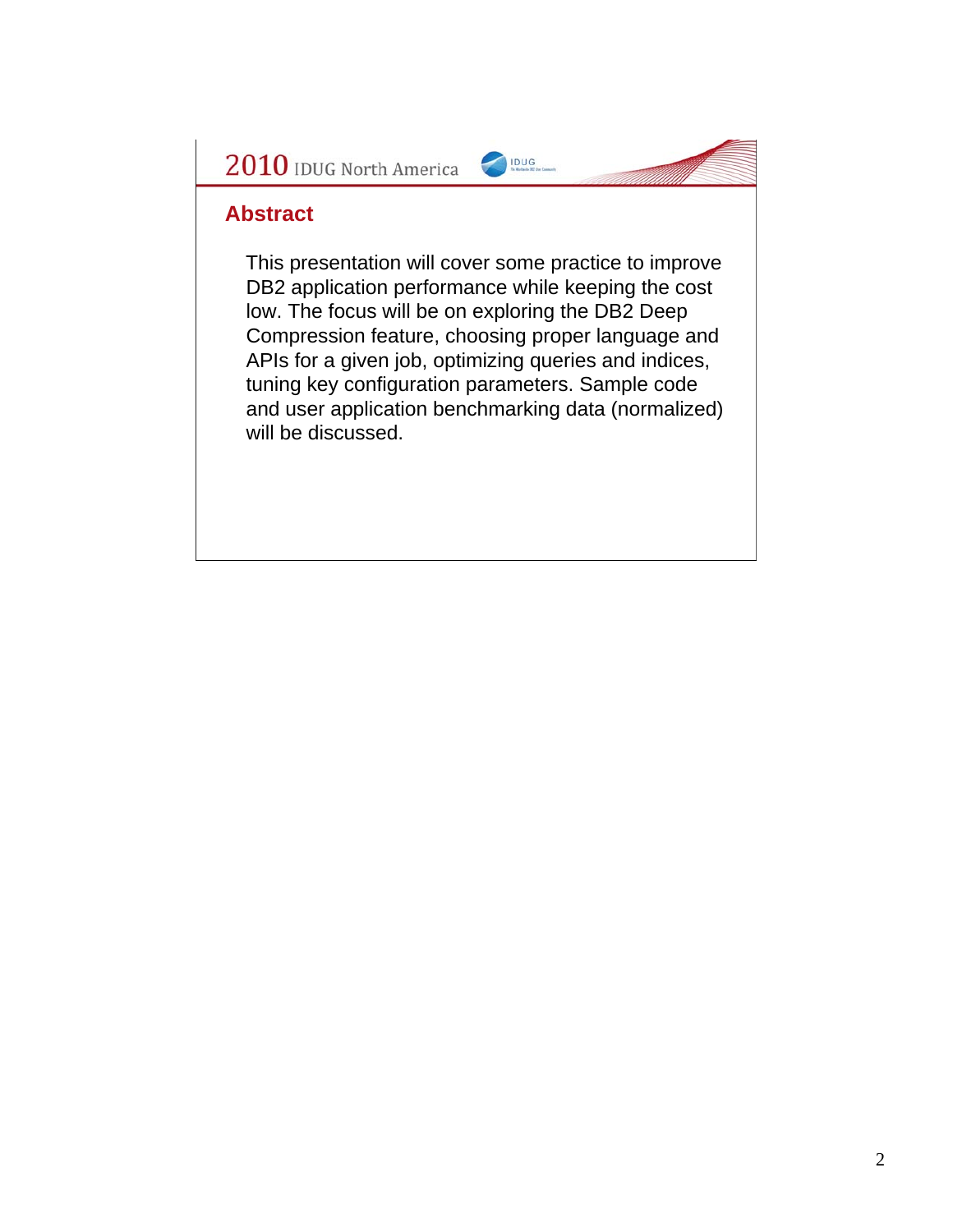

Better Performance and Lower cost means - given the system resources, no additional HW/SW resources were added, in fact we have saved Disk space by employing data compression, saved run time via compression, API, indexing, tuning.

Compression – saved space (>50%), eased memory contention, improved query performance, but drove CPU busier

Language and API may be an architecture issue, but DBAs can contribute to the decision making

Query and Index is always in the heart of the performance elimination process

Test, test, and test based on application specific workloads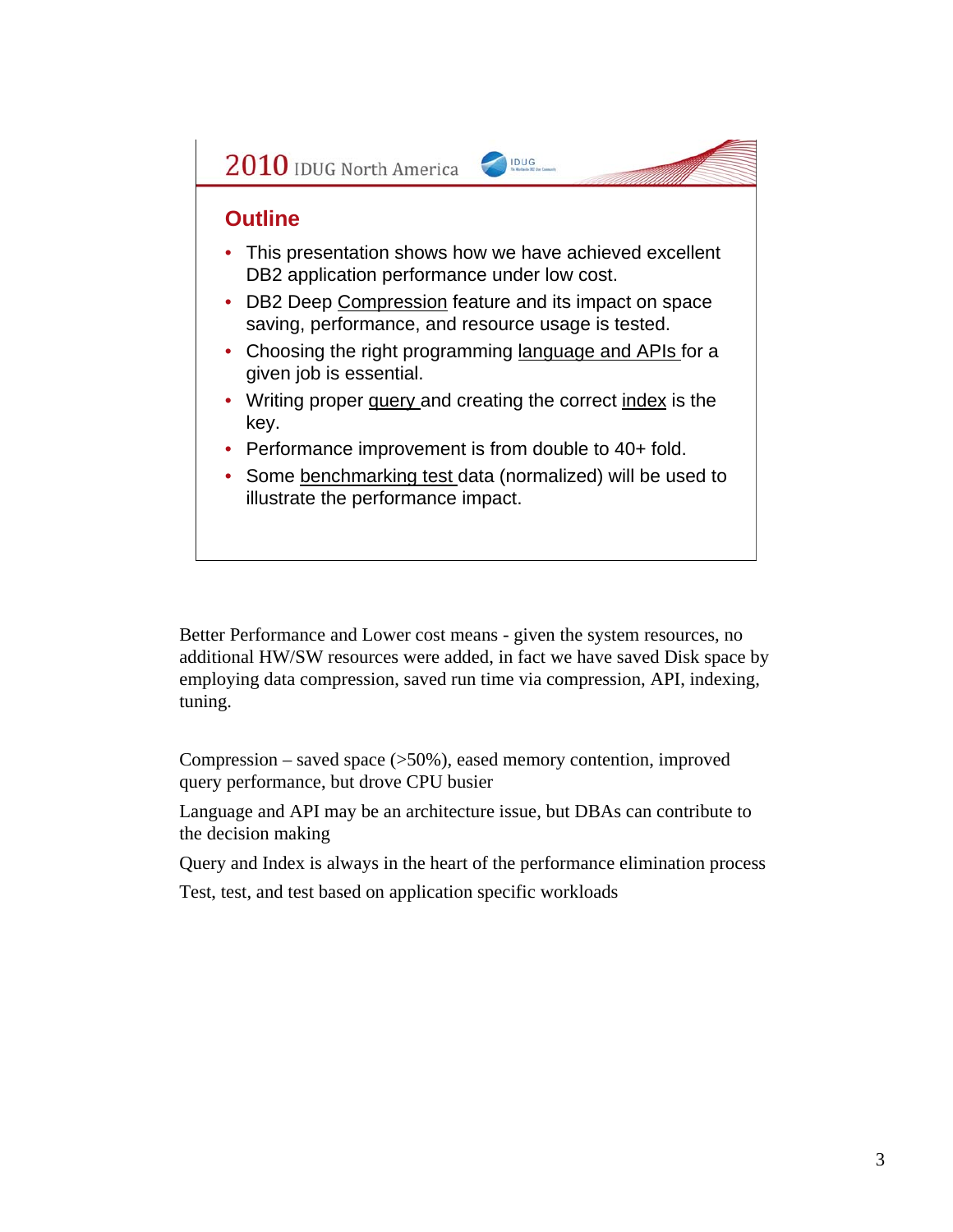

Since V9, DB2 LUW supports deep compression feature. Which made space saving, and in many cases performance are improved as well. We will share some performance data collected in our warehouse database system.

Notice that V9.7 started to support index compression and LOB data compression. Test data presented here only dealt with user table compression. Index and LOB compression will be tested later.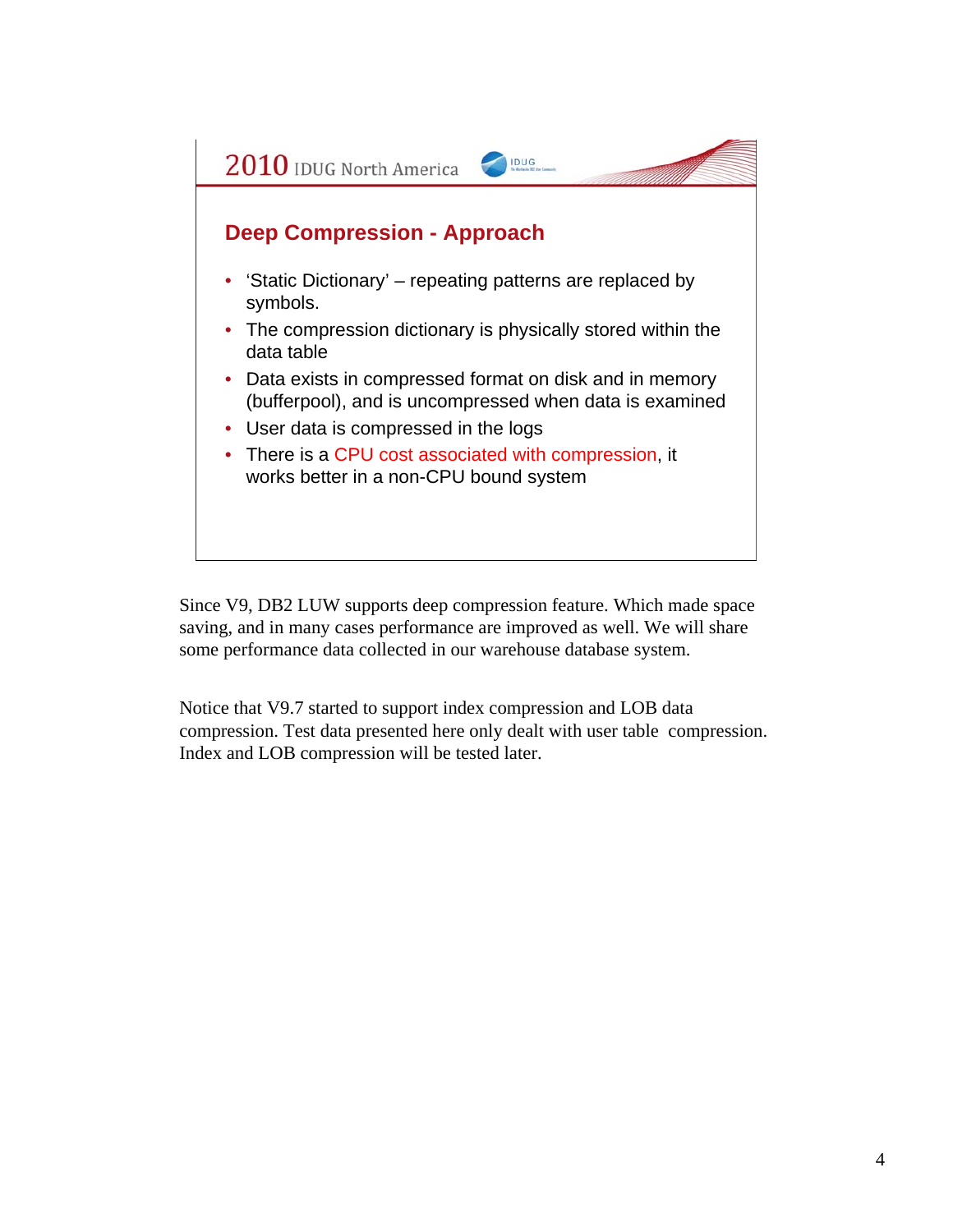

Compression is a great feature, whether activate or not, depends on your system resources, particularly available CPU cycle.

Does DB server have CPU to spare – see graph on next slide (Fig. 1)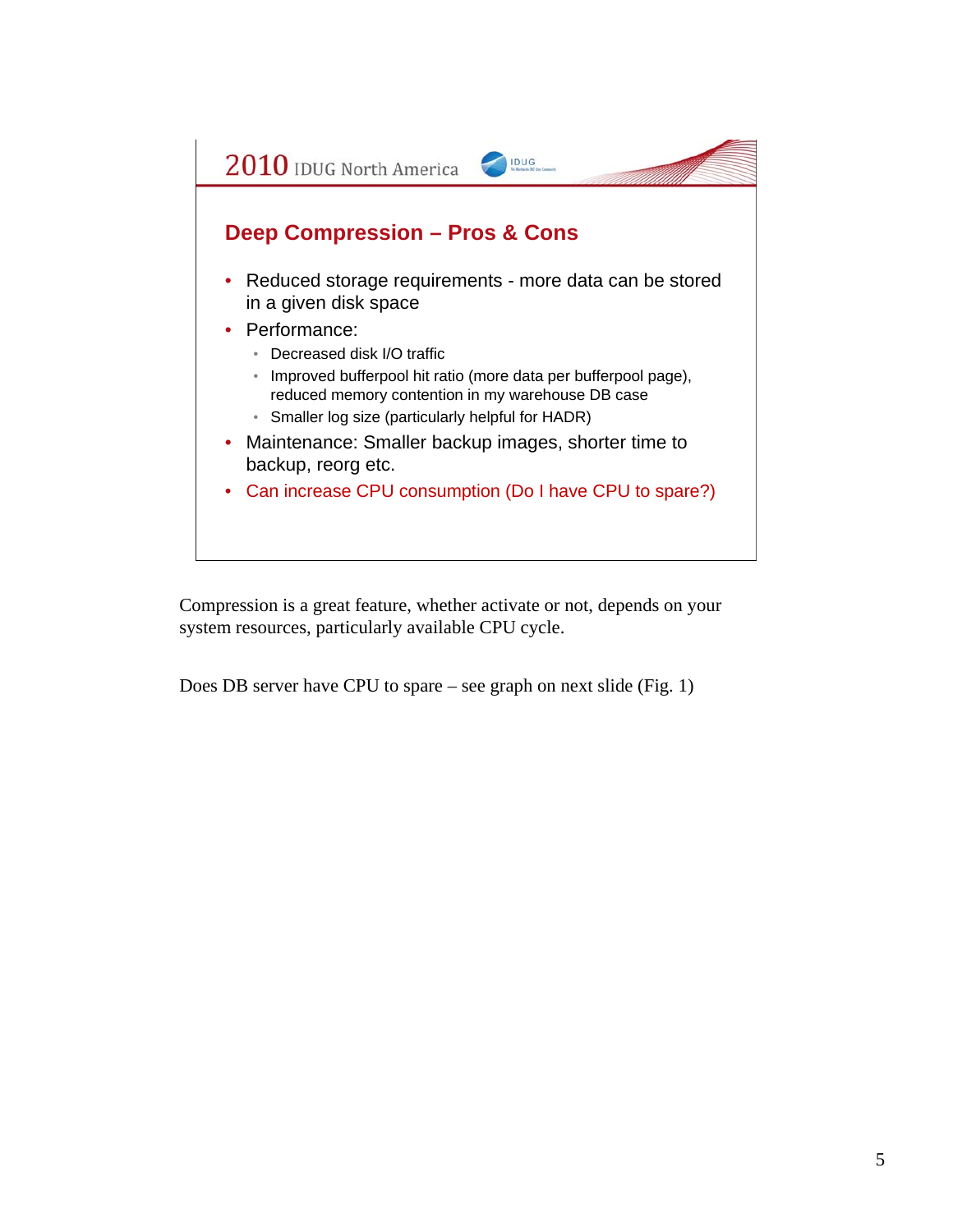

Samples were taken every 5 minutes daily, observation time period was a month before the compression.

In the case of our Warehouse database server, there is still available CPU, but not memory – system experienced I/O wait, memory overflow, paging etc..

AVG Available CPU 76% AVG Available Memory 1.8%

From the historic resources usage data, evidently that this server has the memory constraint, but still has plenty CPU cycles.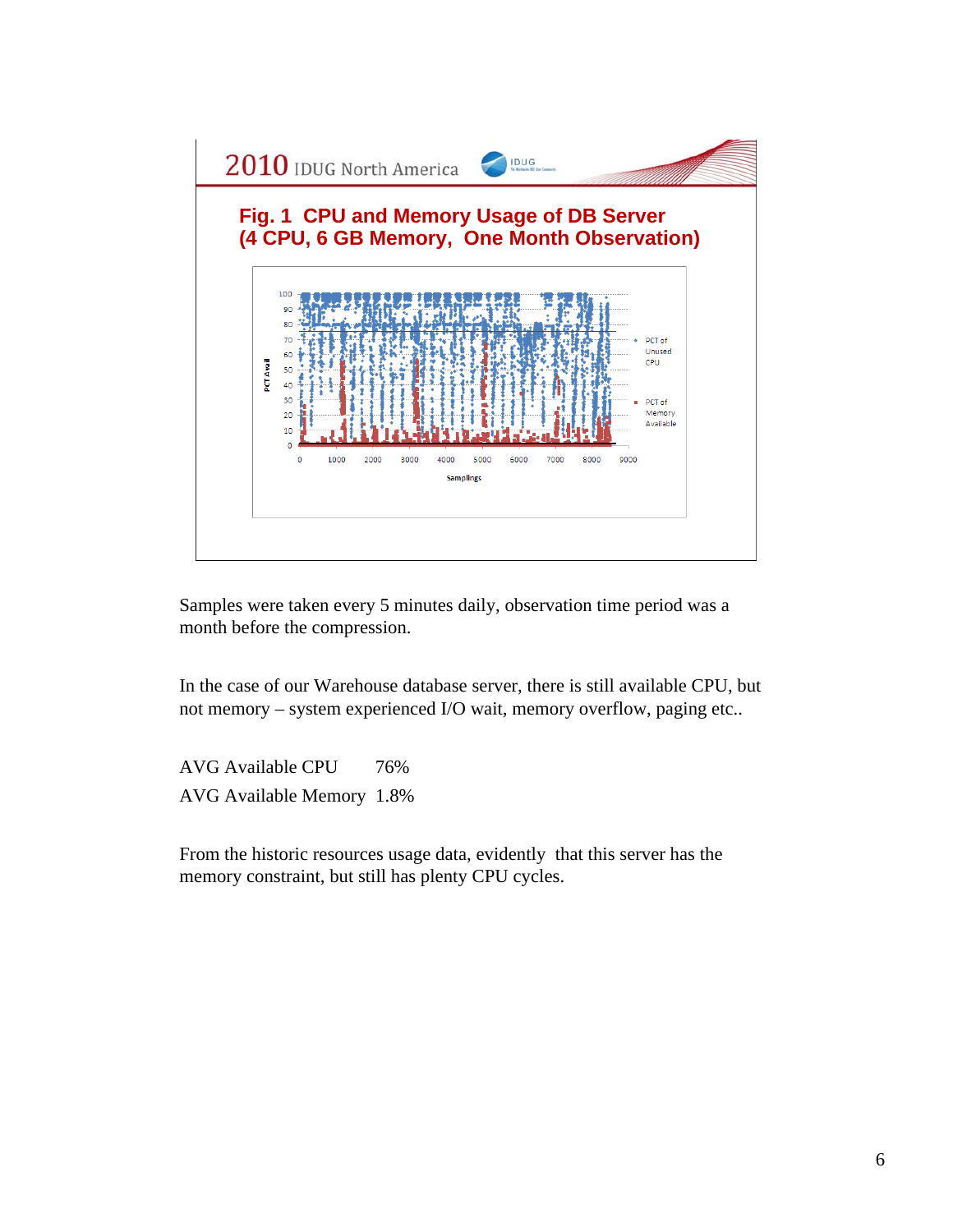

DATABASE: WAREHOUS VERSION : SQL09054 2009-11-05-14.06.40.331892

Action: ROWCOMPESTIMATE TABLE Schema name: DB2INST1 Table name: NMEMH Tablespace ID: 2 Object ID: 5 Result file name: table.inspect.out

Table phase start (ID Signed: 5, Unsigned: 5; Tablespace ID: 2) : DB2INST1.NMEMH

Data phase start. Object: 5 Tablespace: 2 Row compression estimate results: Percentage of pages saved from compression: 68 Percentage of bytes saved from compression: 68 Compression dictionary size: 39808 bytes. Expansion dictionary size: 32768 bytes. Data phase end. The design of the design of the design of the design of the design of the design of the design of the design o<br>The design of the design of the design of the design of the design of the design of the design of the design o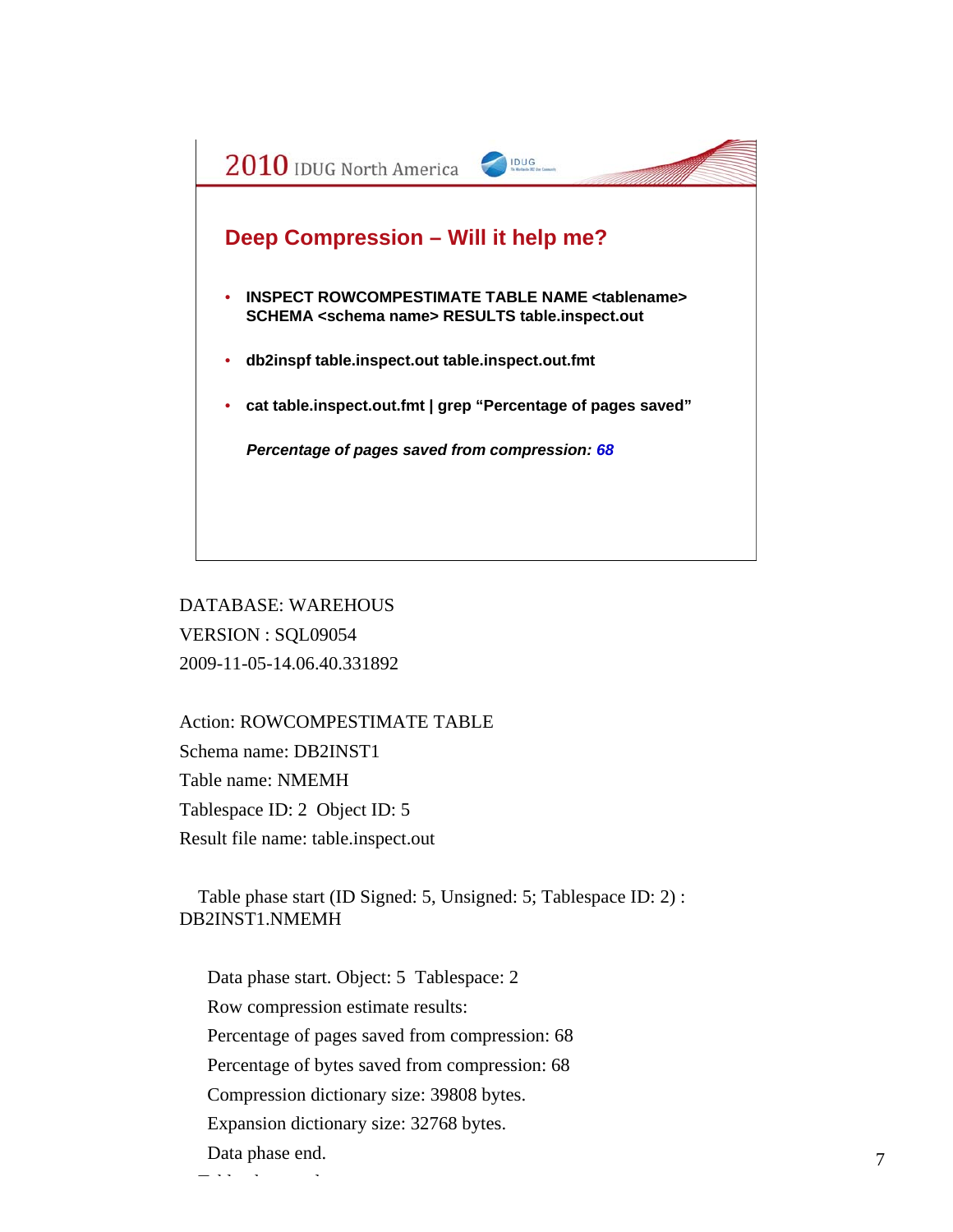



Optimal compression dictionaries and hence compression ratios, are achieved when the compression dictionary is built from an inclusive sample set. Table reorg (and inspect) builds a dictionary based on all the table data and thus produces the most optimal dictionary.

The effectiveness of using small data subsets to build a compression dictionary is well demonstrated. This is the motivation behind Automatic Dictionary Creation (no table reorg) as part of table growth.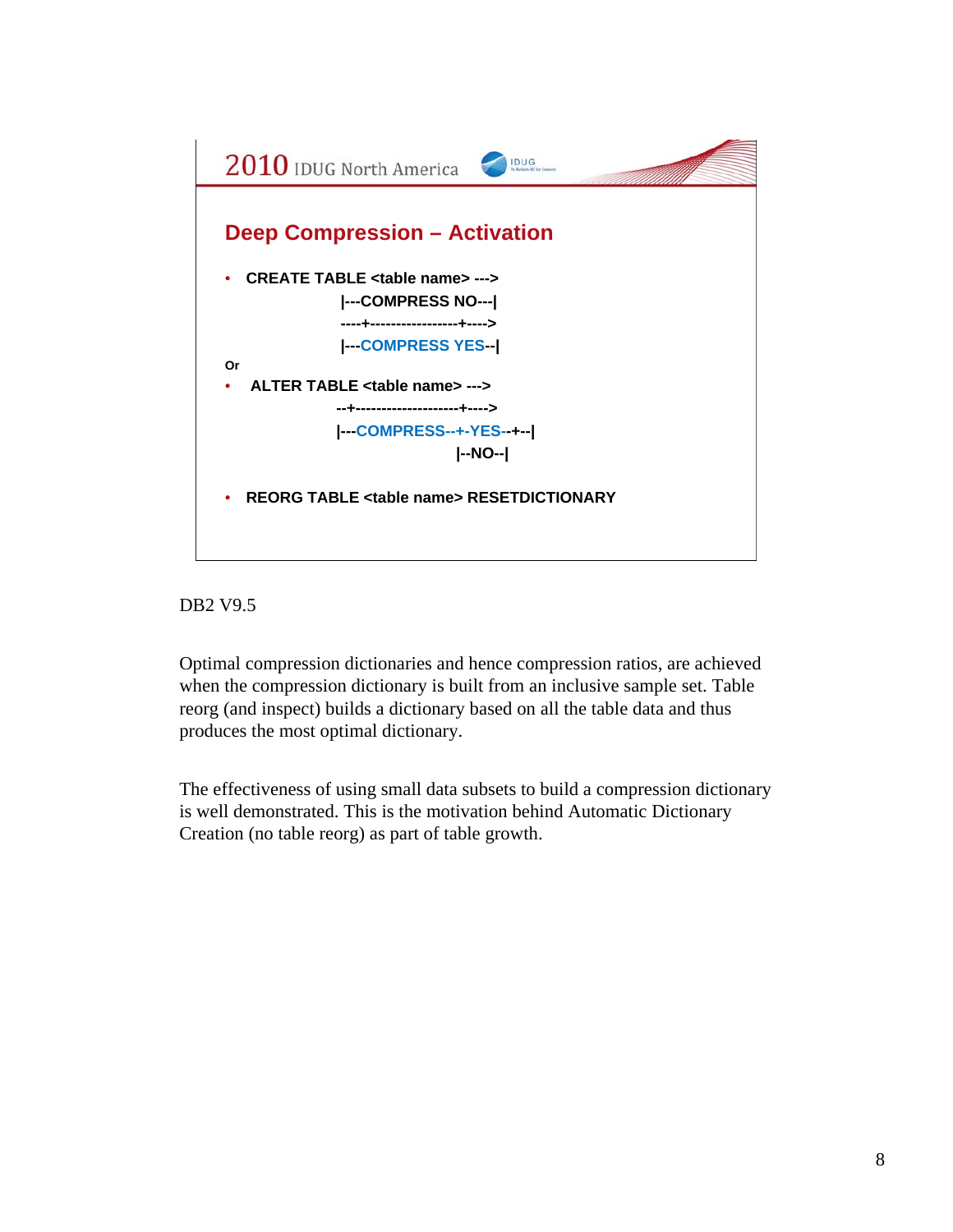

Slide 8 to 14 present data from Pure Tests of controlled environment, with two tables that have 2-million rows

Runstats to update statistics after reorg, so you would see the compress information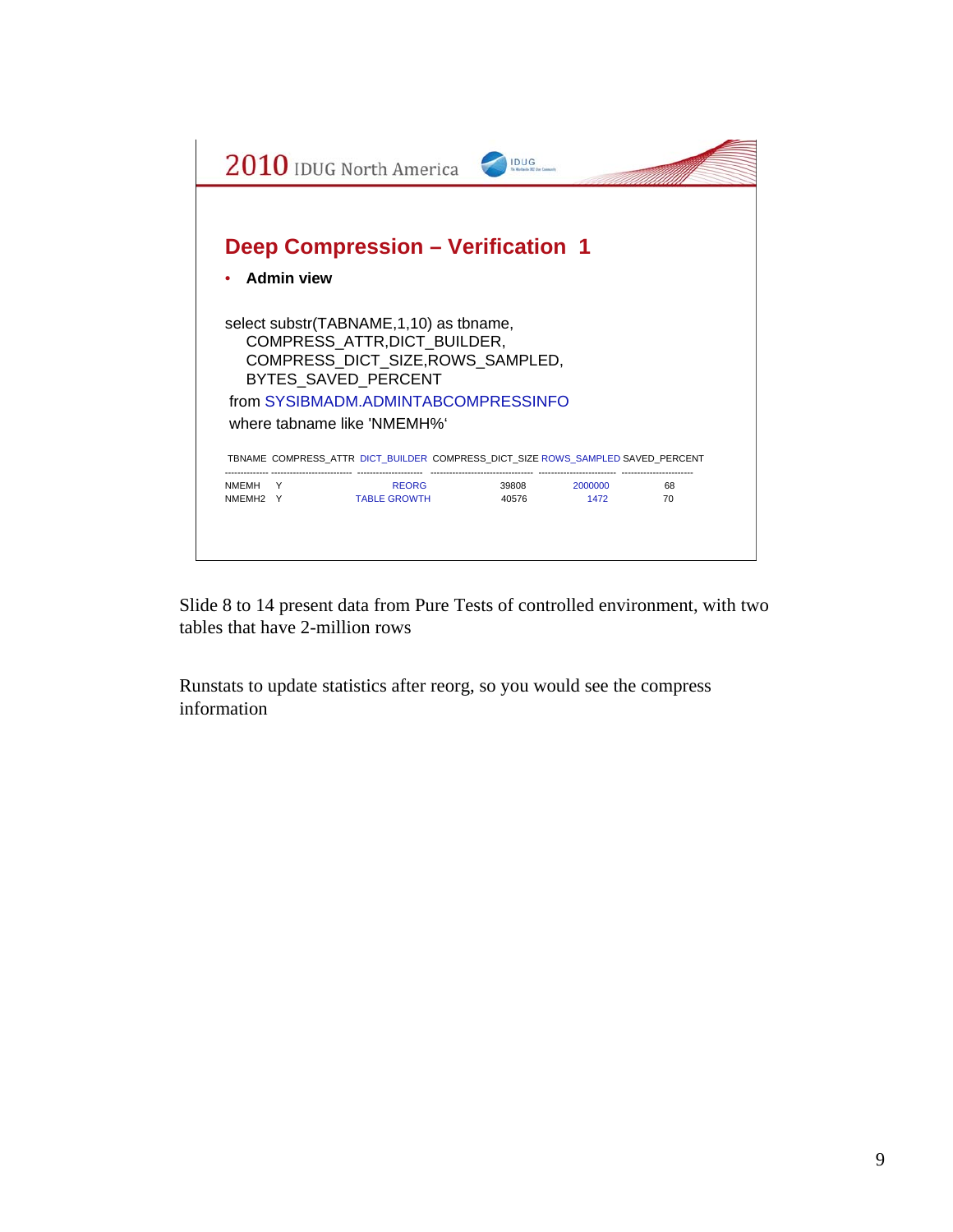

Slide 8 to 14 present data from Pure Tests of controlled environment, with two tables that have 2-million rows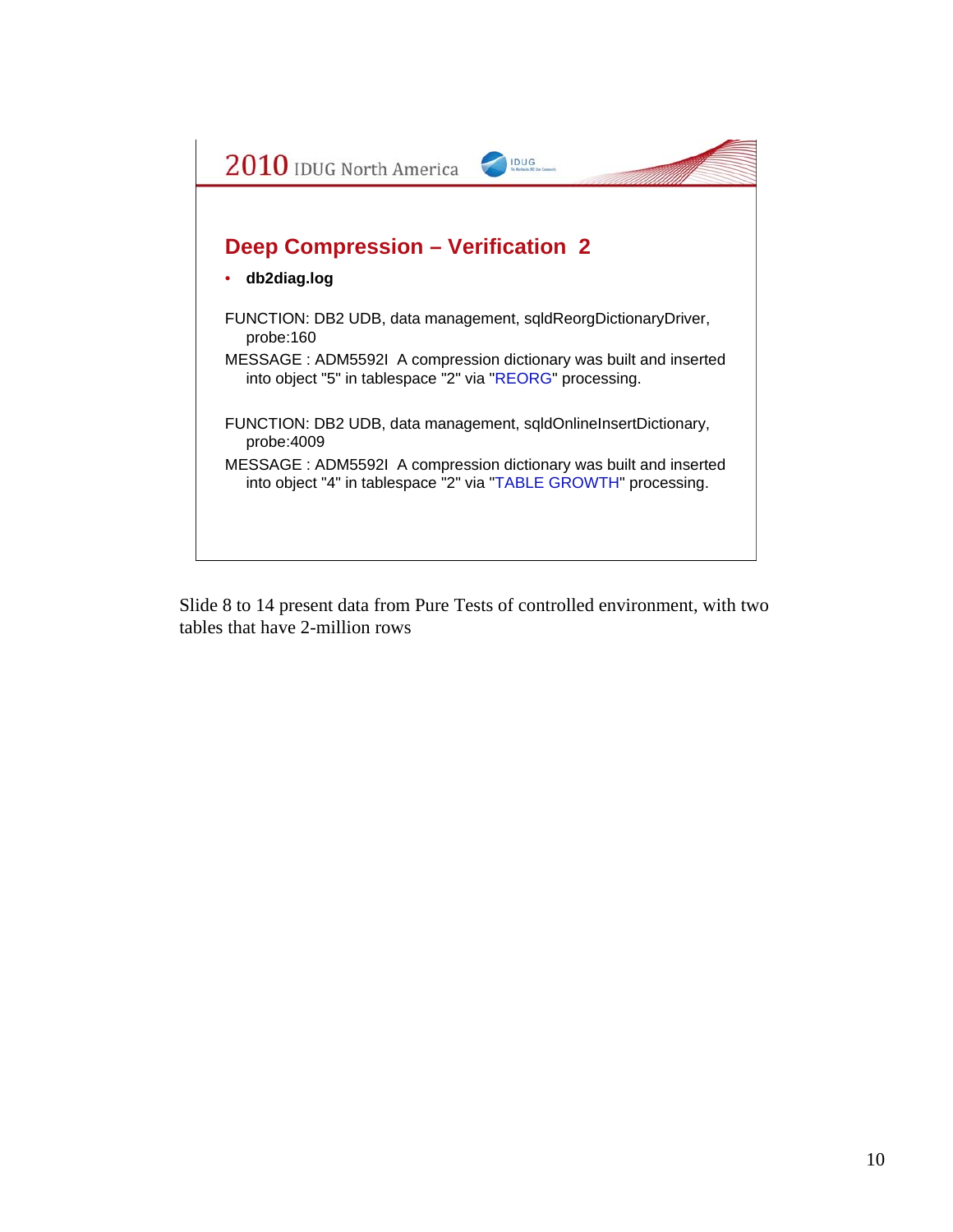

Slide 8 to 14 present data from Pure Tests of controlled environment, with 2 tables that have 2-million rows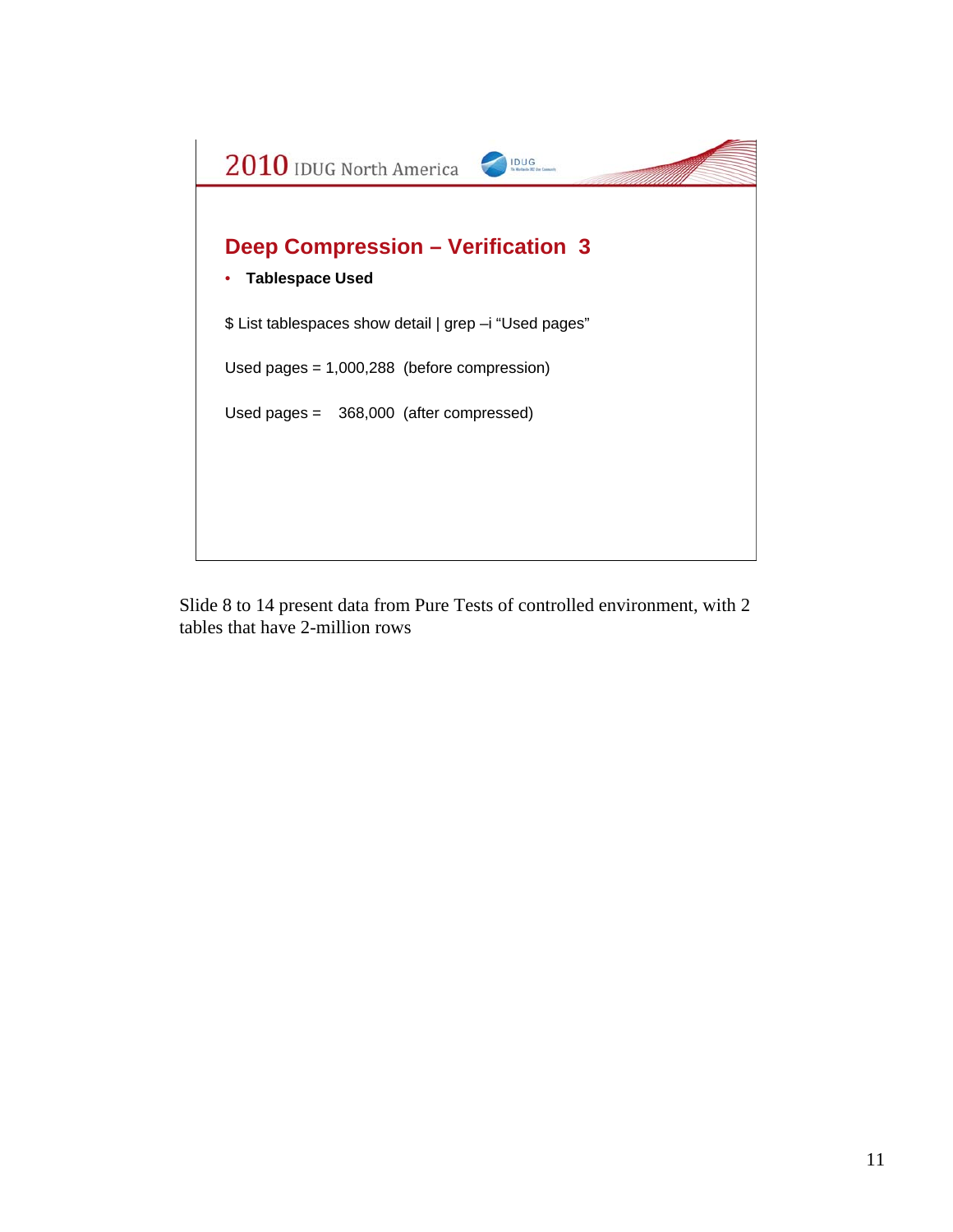

Slide 8 to 14 present data from Pure Tests of controlled environment, with 2 tables that have 2-million rows

Tablespace reduction: 50% Rowsize reduction: 68%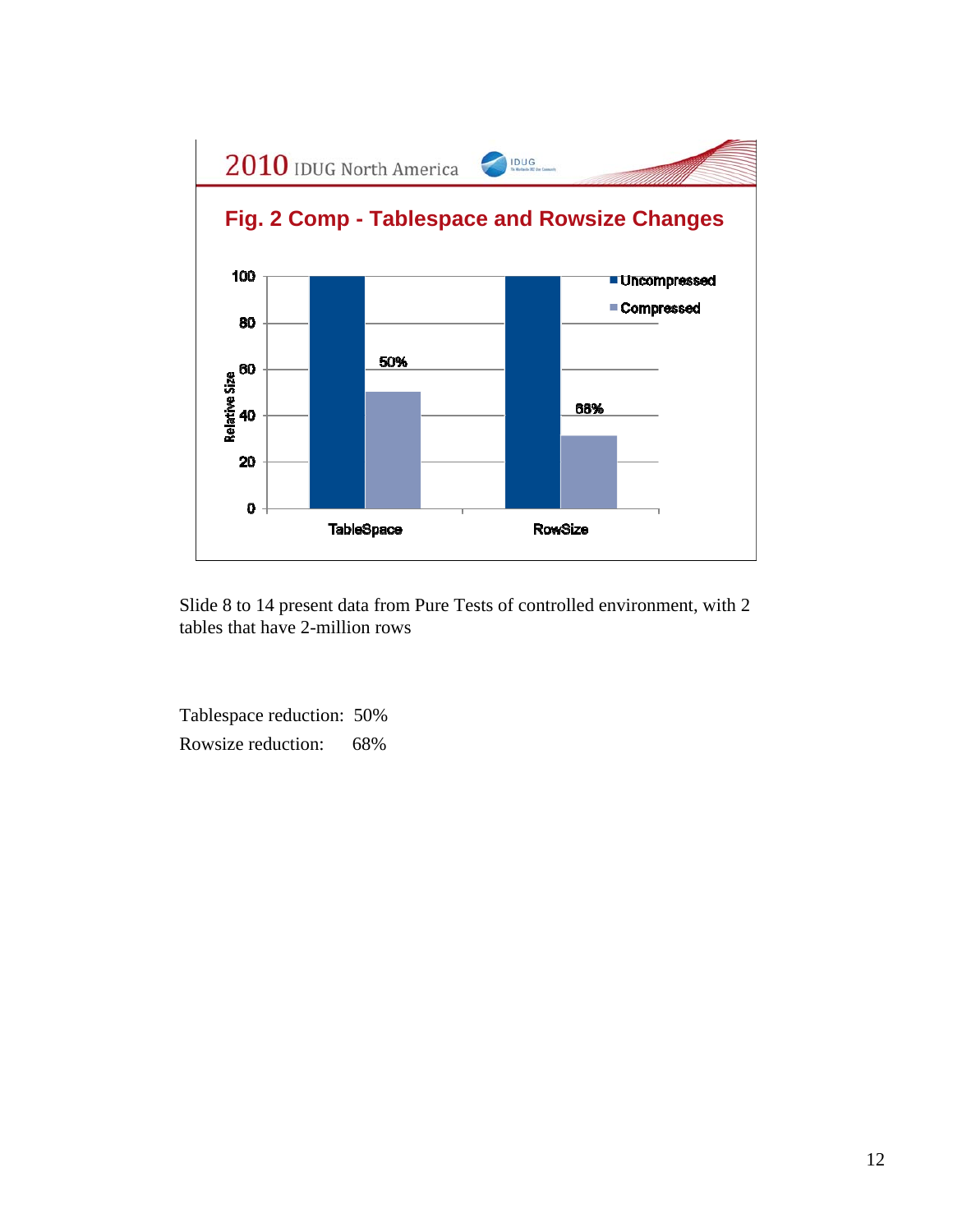

Slide 8 to 14 present data from Pure Tests of controlled environment, with two tables that have 2-million rows

SQL % of Time Saving -------------------------- --------------------- Insert (select/insert): 46% Update:  $45\%$ Delete: 78% Select count(\*): 68% Select  $*$ :  $-1\%$ Import:  $-7\%$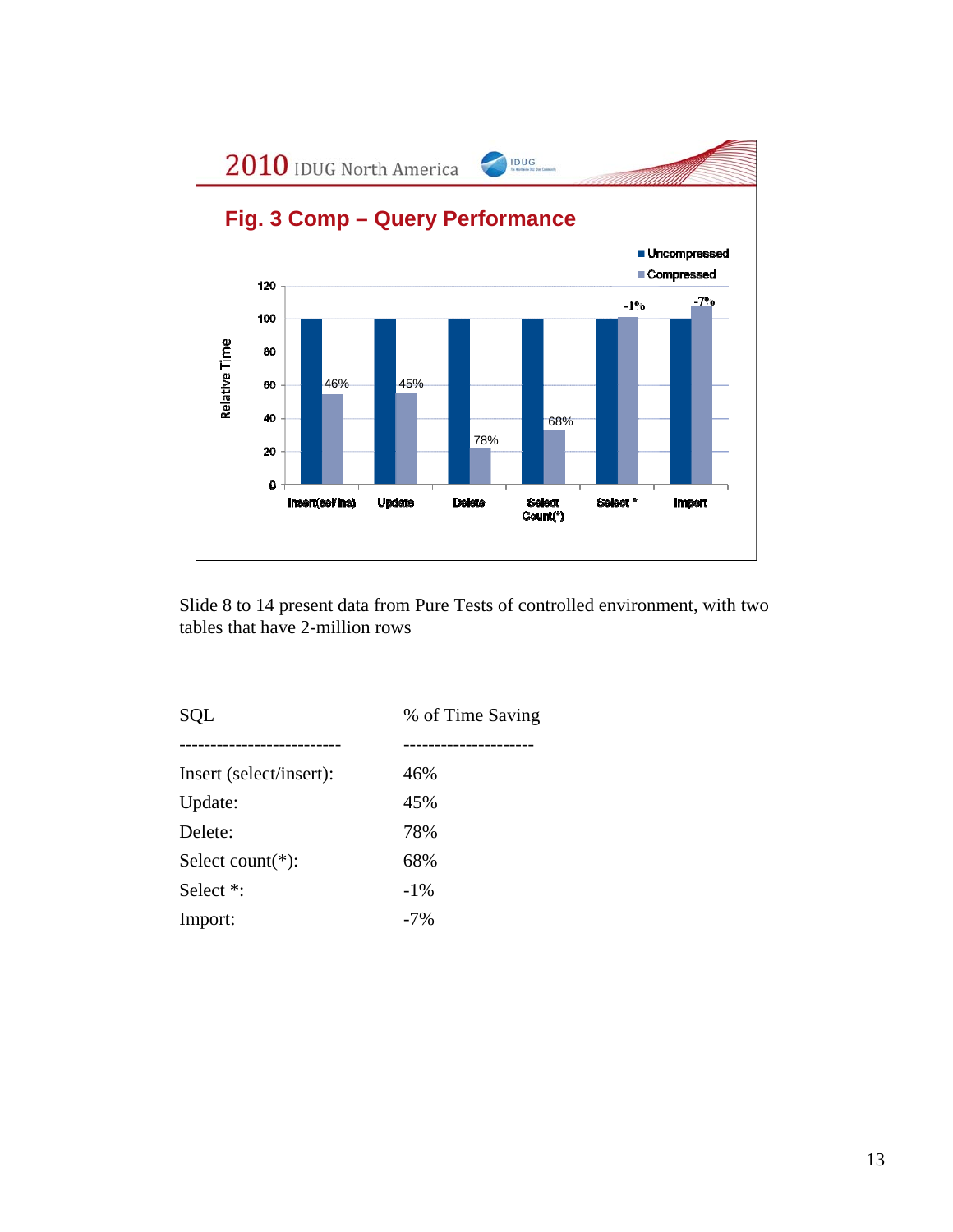

Slide 8 to 14 present data from Pure Tests of controlled environment, with 2 tables that have 2-million rows

Maint Job % Time Savings: ------------- ----------- Reorg: 79% Backup: 29% (two big tables) 70% (40 large tables)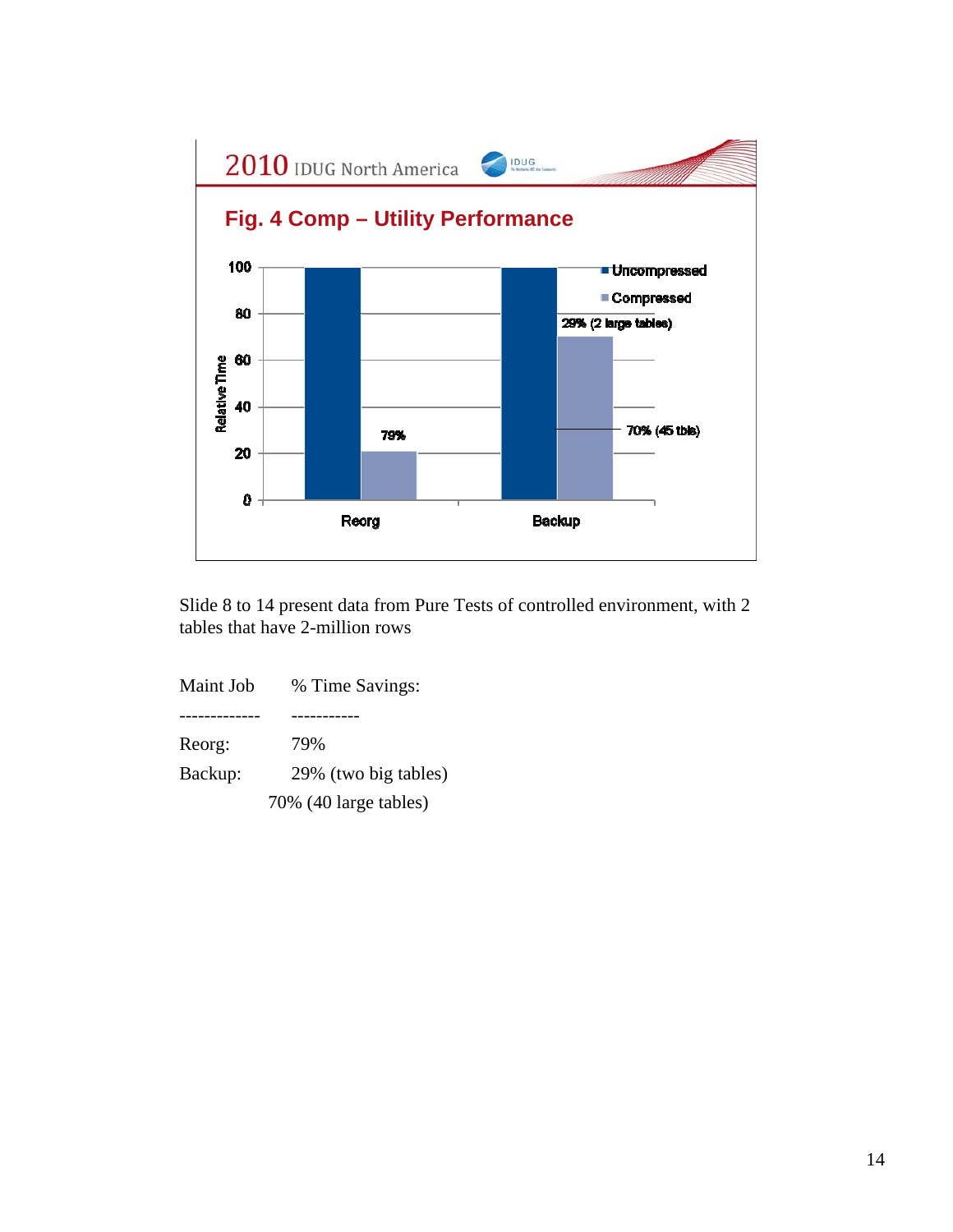| 2010 IDUG North America                      | <b>IDUG</b>                              |  |  |  |
|----------------------------------------------|------------------------------------------|--|--|--|
| <b>Deep Compression - Performance Impact</b> |                                          |  |  |  |
| <b>Items / or Actions</b>                    | <b>Savings</b>                           |  |  |  |
| <b>Tablespace Reduction</b>                  | >50% - space savings                     |  |  |  |
| <b>Performance Impact</b>                    | <b>Time Savings (comprs vs uncomprs)</b> |  |  |  |
| Insert (Select/Insert)                       | 46%                                      |  |  |  |
| Update                                       | 45%                                      |  |  |  |
| <b>Delete</b>                                | 78%                                      |  |  |  |
| Select Count(*)                              | 68%                                      |  |  |  |
| Select <sup>*</sup>                          | $-1%$                                    |  |  |  |
| Import (ASC)                                 | $-7%$                                    |  |  |  |
| Reorg                                        | 79%                                      |  |  |  |
| Backup                                       | 29%                                      |  |  |  |
|                                              |                                          |  |  |  |

Slide 11 to 14 present data from Pure Tests of controlled environment, with 2 tables that have 2-million rows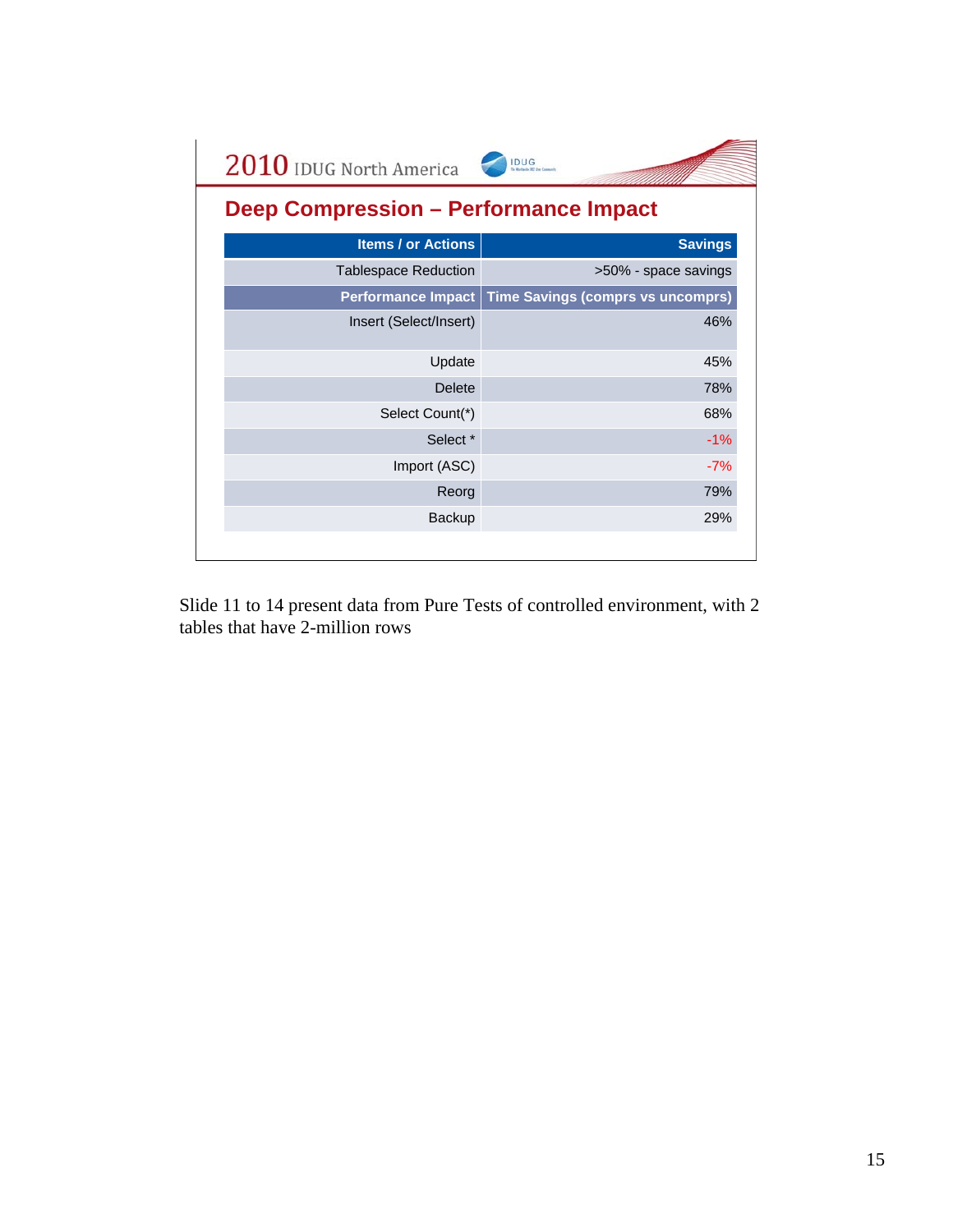

45 tables (records range from 1 M to 50M rows) were compressed

Tablespace saving is more profound  $(50\% \rightarrow 66.5\%)$ Reporting workload (composite SQLs) is 38.7% faster Backup time changed from 8 hours to 2.5 hours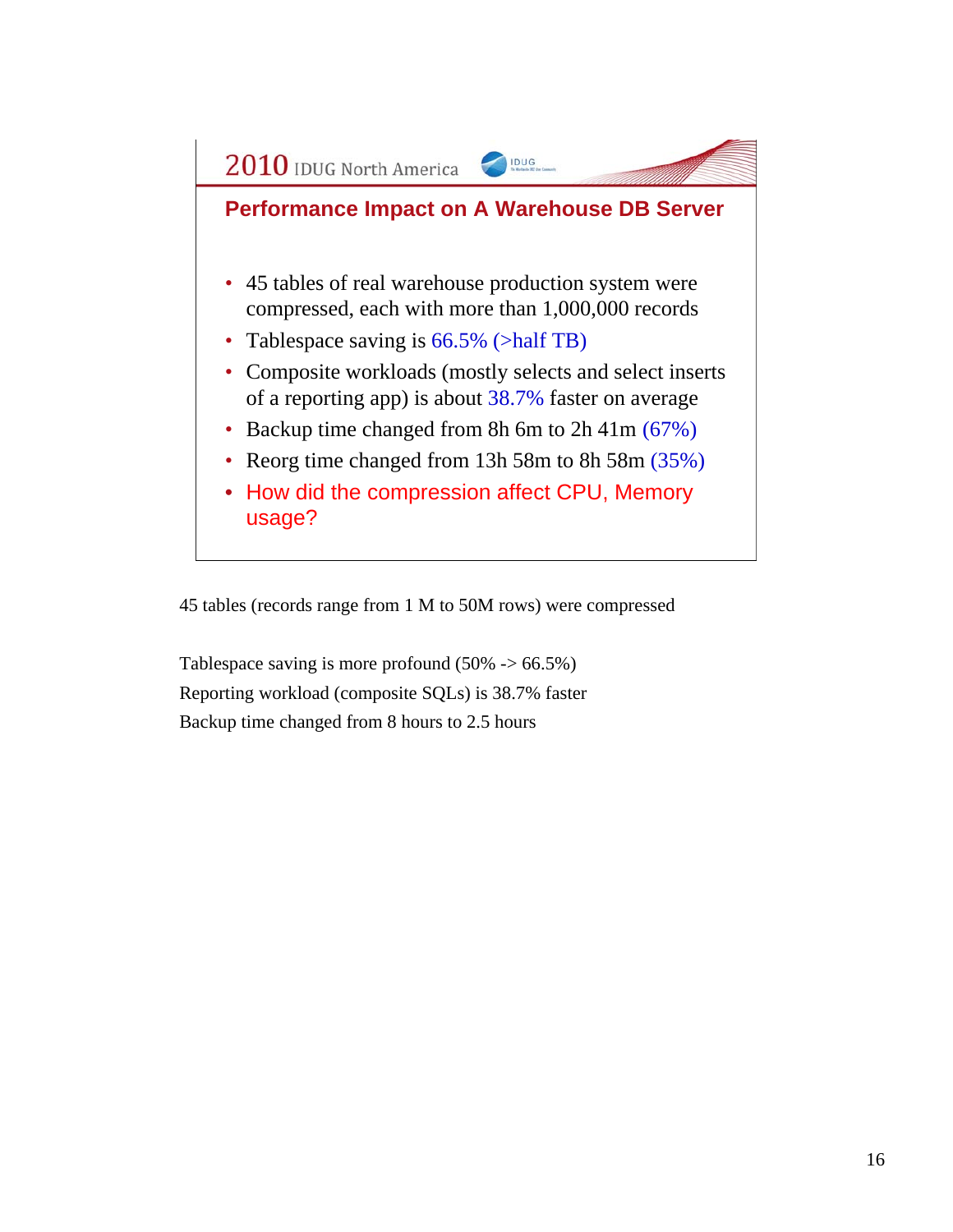

Samples were taken every 5 minutes, one month before compression, 2 weeks compression, a month after compression.

When  $40+$  tables (records range from 1 M to 50M rows) of a warehouse database were compressed

--------------------------------------------- -------------------------------- ------ --------------------------------------------------- AVG Available CPU (%) AVG Available Memory (%) Conclusion --------------------------------------------- -------------------------------- ------ ----------------------------------------------------------- Before Comp 76.5 1.86 Had CPU, no memory During the conversion 60.5 10.7 Made CPU busier, freed some memory After Comp\* 70.8 19.8 CPU is about 6% busier, ~18% more memory freed --------------------------------------------- -------------------------------- ------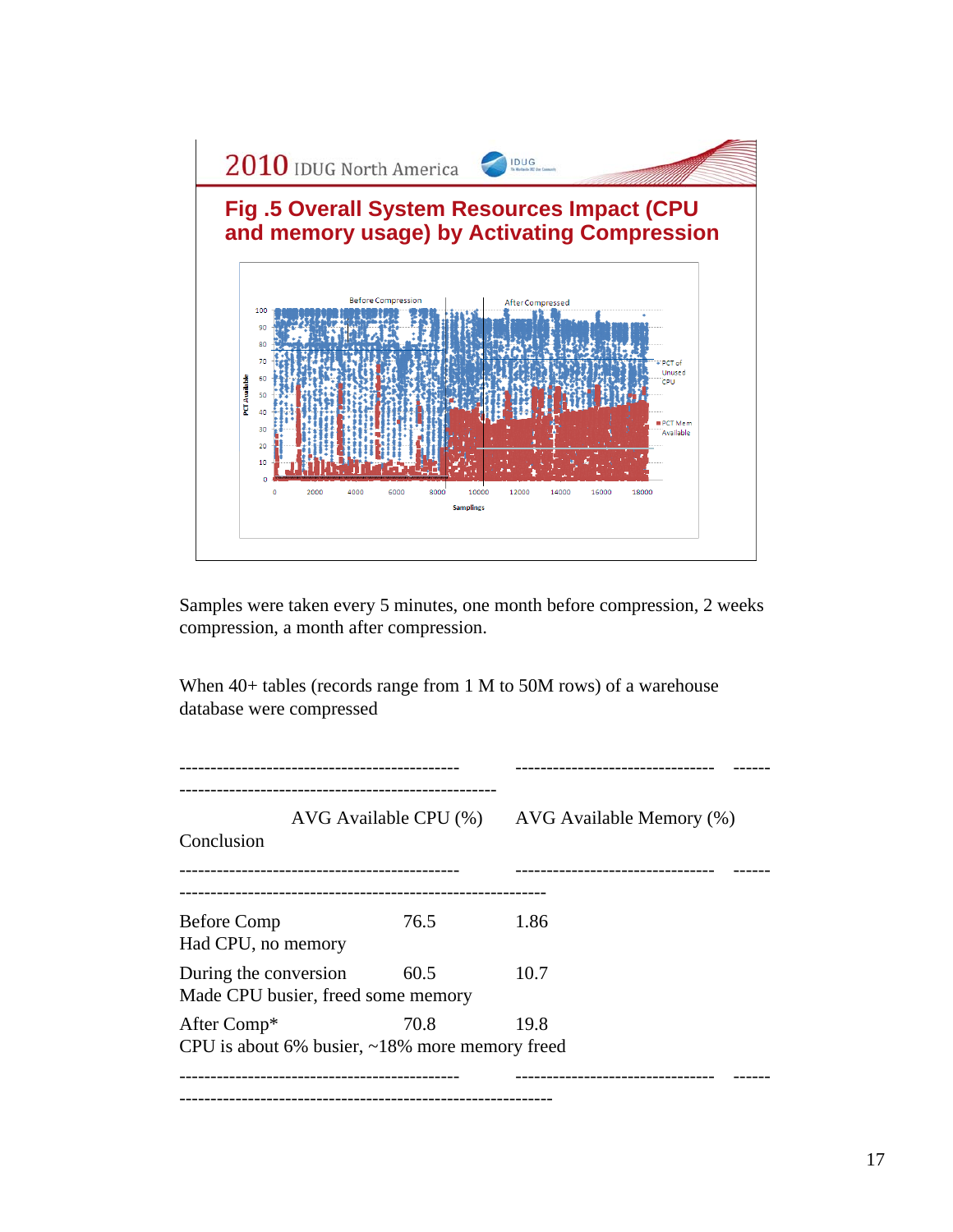| 2010 IDUG North America<br><b>IDUG</b> |                   |              |                             |              |  |  |  |
|----------------------------------------|-------------------|--------------|-----------------------------|--------------|--|--|--|
| <b>CPU and Memory Dynamic Changes</b>  |                   |              |                             |              |  |  |  |
| <b>Compression</b>                     | Available CPU (%) |              | <b>Available Memory (%)</b> |              |  |  |  |
|                                        | <b>AVG</b>        | <b>STDEV</b> | <b>AVG</b>                  | <b>STDEV</b> |  |  |  |
| <b>Before</b>                          | 76.50             | 25.14        | 1.81                        | 6.18         |  |  |  |
| During                                 | 60.53             | 23.83        | 10.72                       | 14.85        |  |  |  |
| After                                  | 70.75             | 23.10        | 19.83                       | 17.07        |  |  |  |
|                                        |                   |              |                             |              |  |  |  |

Further explain the last graph

CPU usage is about 6% busier, about 18% memory is freed by compression. This better served our warehouse database server.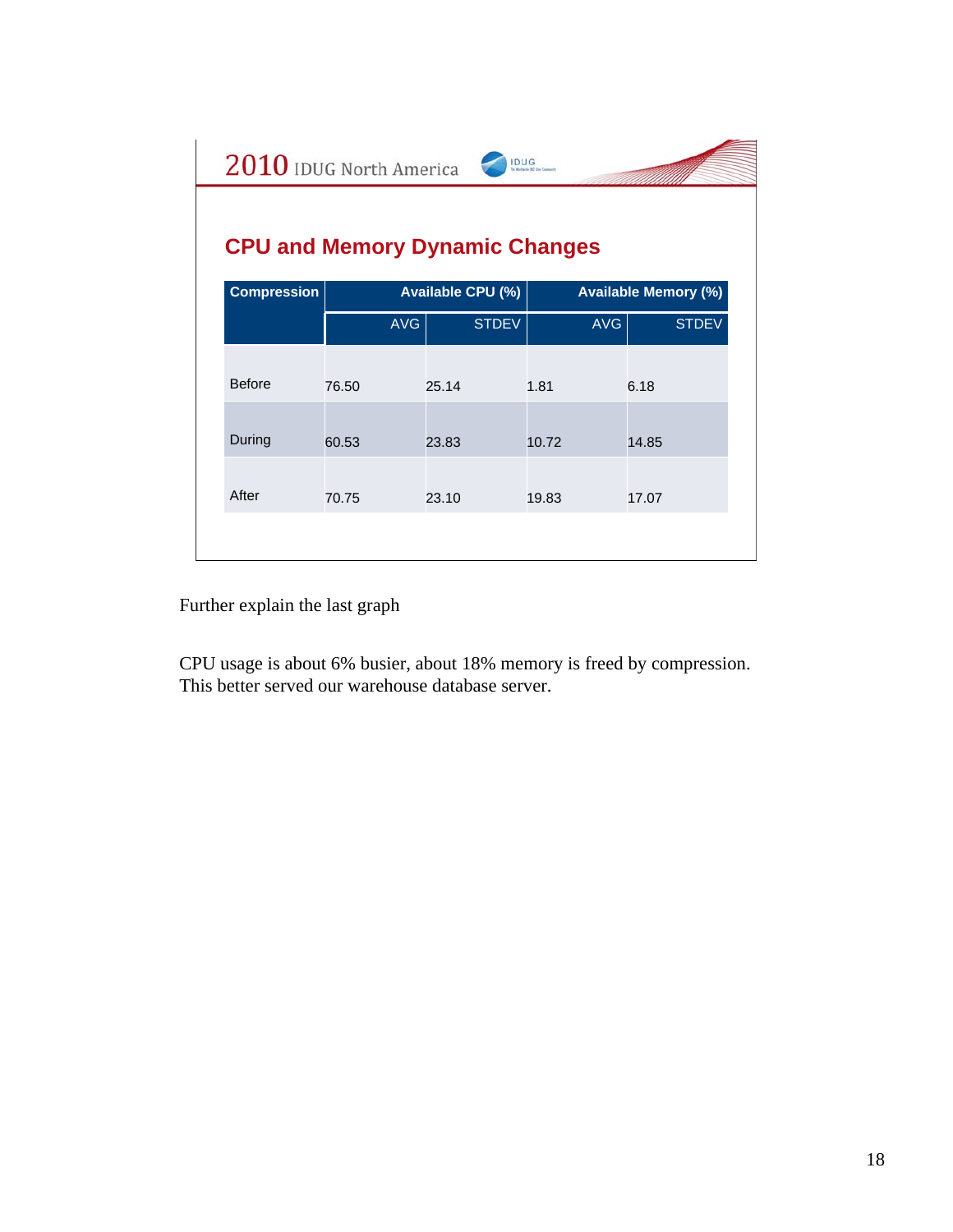

Further explain the last graph

CPU usage is about 6% busier, about 18% memory is freed by compression. This better served our warehouse database server.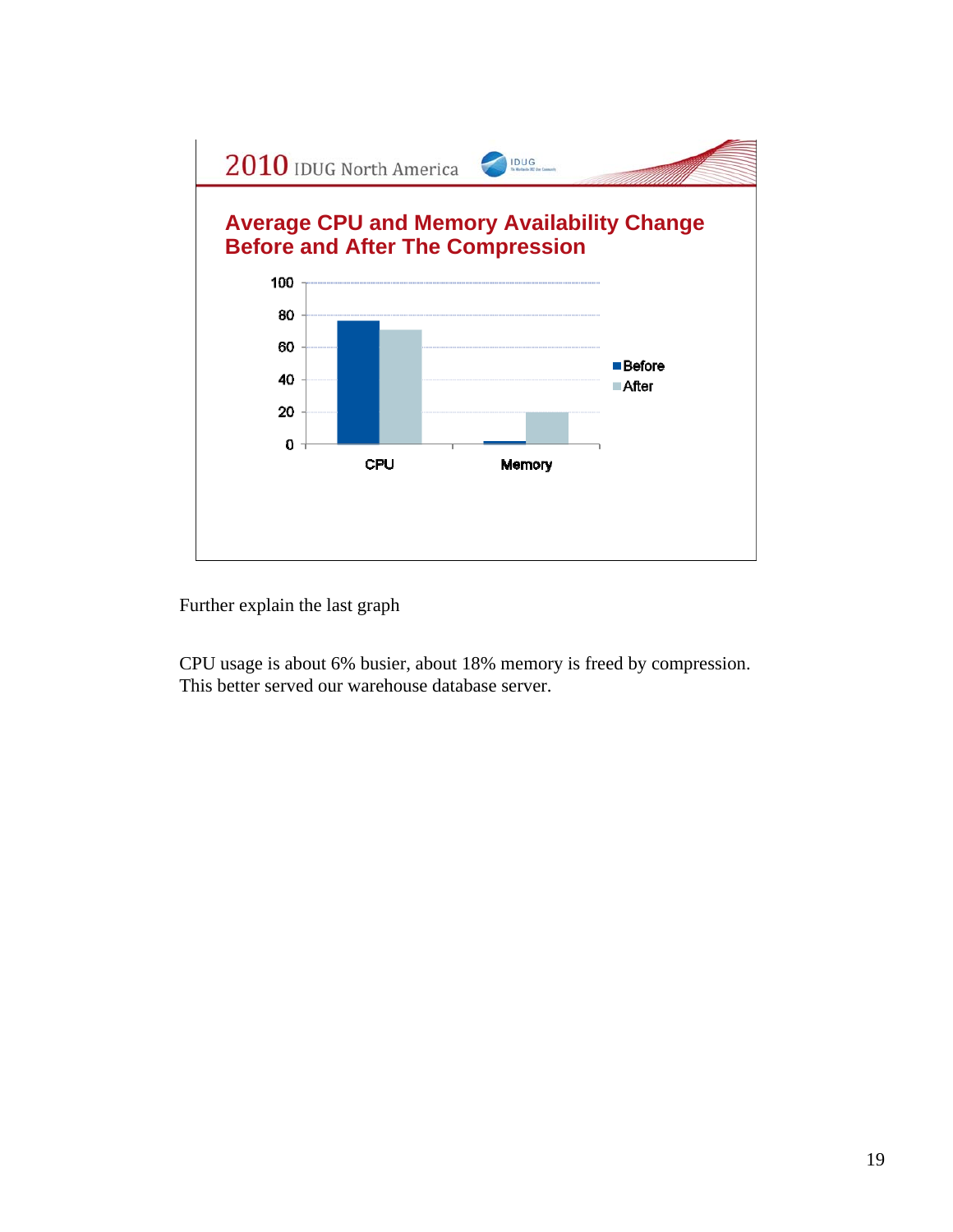

Better Performance and Lower cost means - given the system resources, no additional HW/SW resources were added, in fact we have saved Disk space by employing data compression, saved run time via compression, API, indexing, tuning.

Compression – saved space (>50%), eased memory contention, improved query performance, but drove CPU busier

Language and API may be an architecture issue, but DBAs can contribute to the decision making

Query and Index is always in the heart of the performance elimination process

Test, test, and test based on application specific workloads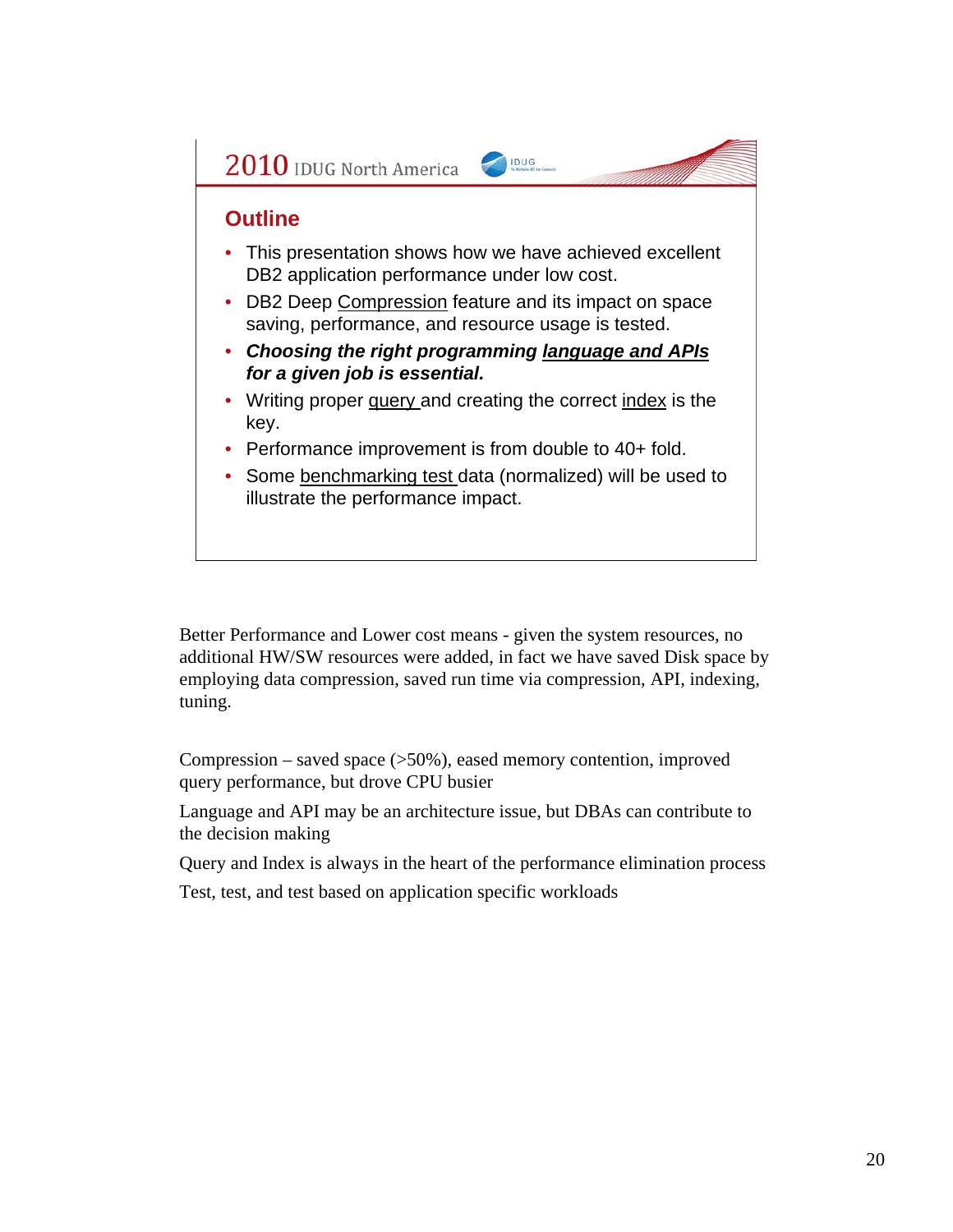

DB2 Supported API:

C or C++ (embedded SQL or DB2 CLI) **COBOL** Java (JDBC or SQLJ) Visual Basic (IBM Data Server Provider for .NET) PHP Perl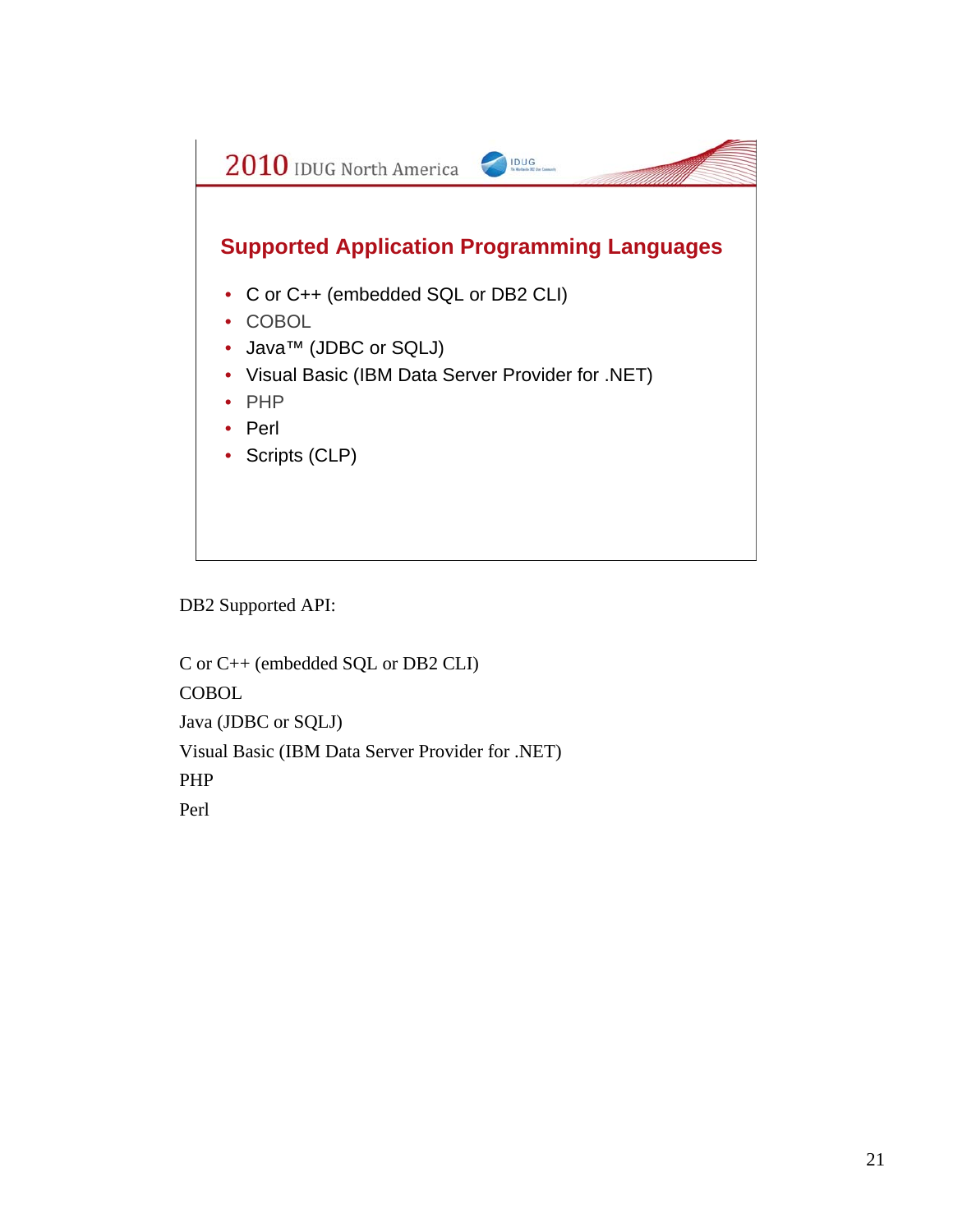

Numbers in the braces are the relative time, smaller the better. (mostly select stmts in test cases)

I tested all, but COBOL and PHP, because I did not know those two languages

JDBC T2 and T4 comparison data depends on which java to use

When /usr/bin/java (generic) is used, T2 performed better than T4; but when ~/sqllib/java/jdb64/bin/java is used, T4 is better than T2 ?!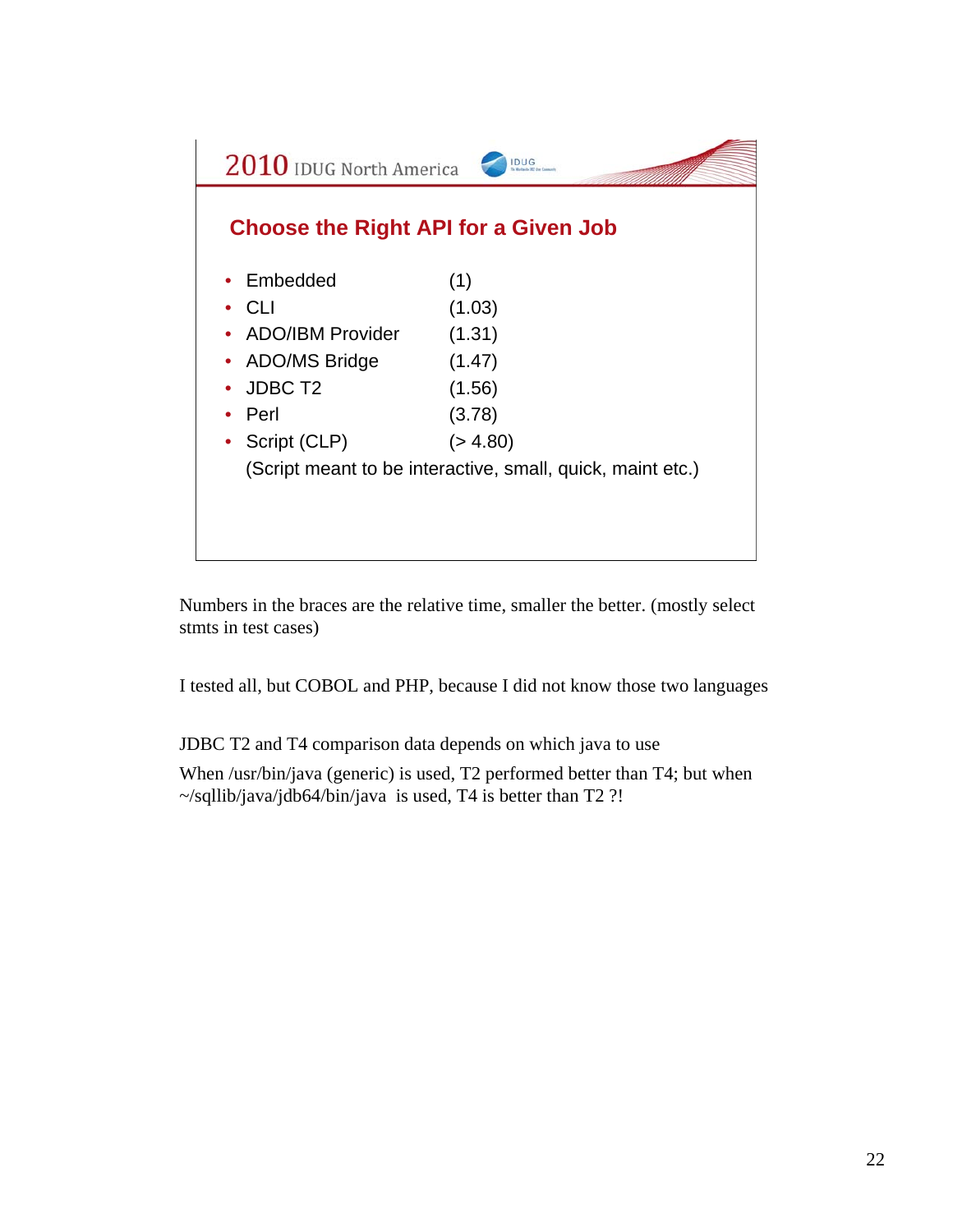\$ /usr/bin/java -version java version "1.5.0" Java(TM) 2 Runtime Environment, Standard Edition (build pxz64devifx-20090327 (SR9-SSU )) IBM J9 VM (build 2.3, J2RE 1.5.0 IBM J9 2.3 Linux s390x-64 j9vmxz6423- 20081129 (JIT enabled) J9VM - 20081126\_26240\_BHdSMr JIT - 20081112\_1511ifx1\_r8 GC - 200811\_07) JCL - 20090327 \$ ~/sqllib/java/jdk64/bin/java -version java version "1.5.0" Java(TM) 2 Runtime Environment, Standard Edition (build pxz64dev-20070511(SR5)) IBM J9 VM (build 2.3, J2RE 1.5.0 IBM J9 2.3 Linux s390x-64 j9vmxz6423- 20070426 (JIT enabled) J9VM - 20070420\_12448\_BHdSMr JIT - 20070419\_1806\_r8

GC - 200704\_19)

JCL - 20070511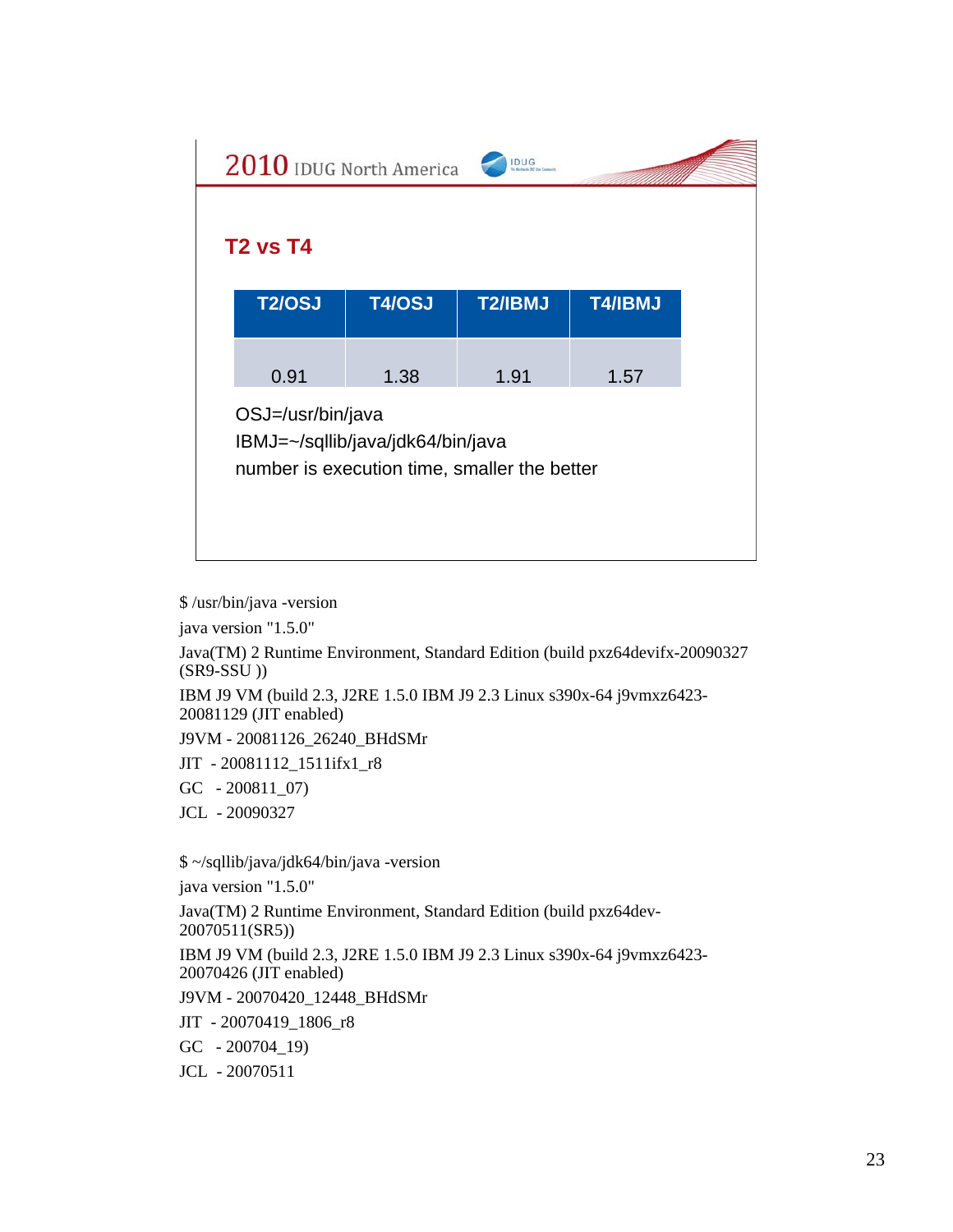

Numbers in the braces are the relative time

Above test result generated by using proper data type in binding. Notice that proper data type is better than using SQL\_C\_CHAR

SQLBindCol() is used to associate (bind) columns in a result set to either:

Application variables or arrays of application variables (storage buffers), for all C data types. Data is transferred from the DBMS to the application when SQLFetch() or SQLFetchScroll() is called. Data conversion might occur as the data is transferred.

A LOB locator, for LOB columns. A LOB locator, not the data itself, is transferred from the DBMS to the application when SQLFetch() is called. Alternatively, LOB columns can be bound directly to a file using SQLBindFileToCol().

SQLGetData() retrieves data for a single column in the current row of the result set. This is an alternative to SQLBindCol(), which is used to transfer data directly into application variables or LOB locators on each SQLFetch() or SQLFetchScroll() call. An application can either bind LOBs with SQLBindCol() or use SQLGetData() to retrieve LOBs, but both methods cannot be used together.

SQLGetData() can also be used to retrieve large data values in pieces.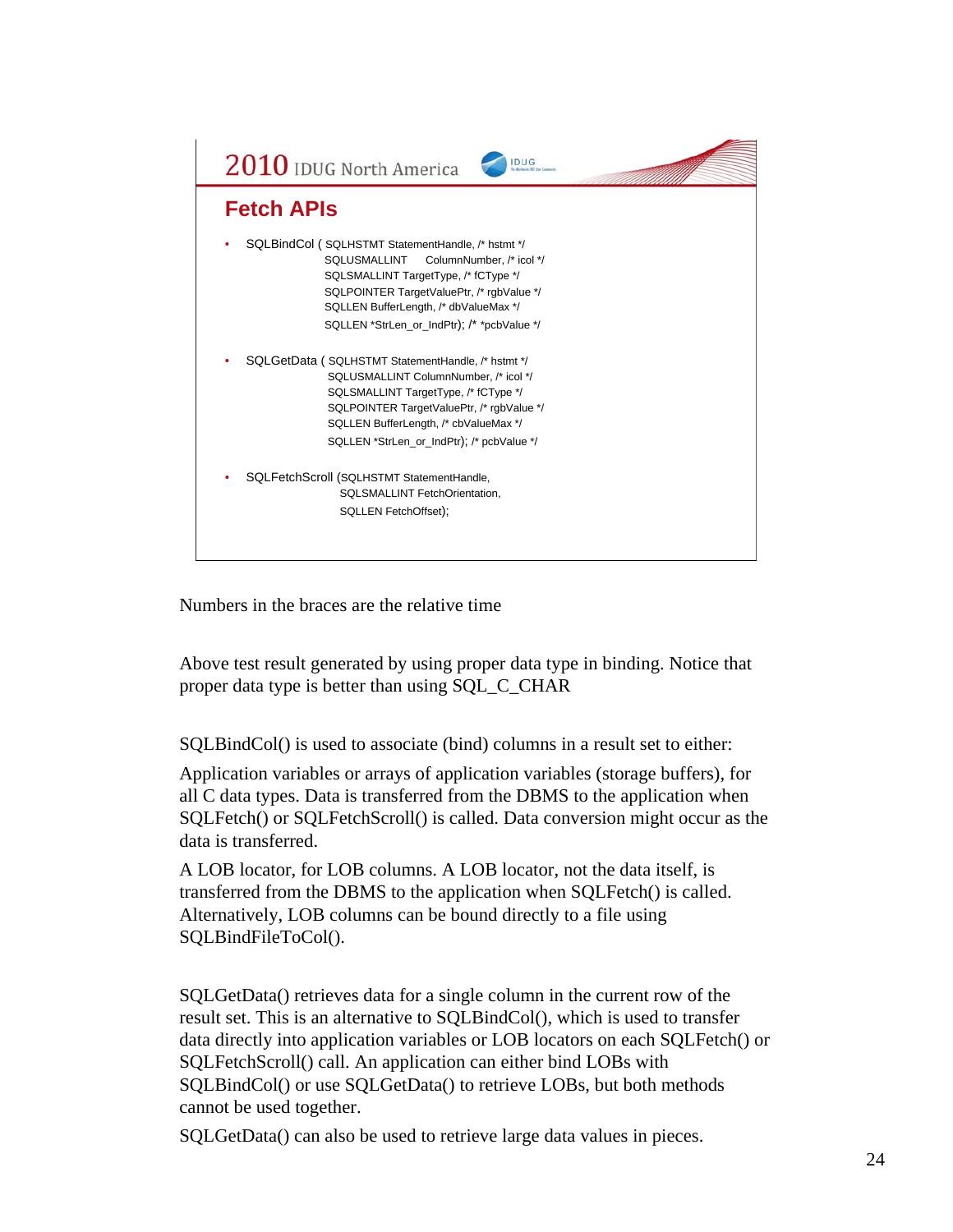| $2010$ IDUG North America          | IDUG   |       |
|------------------------------------|--------|-------|
| <b>Fetch APIs Performance Test</b> |        |       |
|                                    |        |       |
| • SQLFetchScroll()                 | (0.89) |       |
| • SQLBindCol()                     | (1.0)  |       |
| • SQLGetData()                     | (3.32) |       |
|                                    |        |       |
| • SQL_CURSOR Type                  |        |       |
| · SQL_CURSOR_FORWARD_ONLY          |        | (1)   |
| · SQL_CURSOR_STATIC                |        | (1.2) |
| · SQL_CURSOR_KEYSET_DRIVEN         |        | (2.9) |
|                                    |        |       |
|                                    |        |       |
|                                    |        |       |
|                                    |        |       |

Numbers in the braces are the relative time

For fetching data, 10 cols x 200,000 rows in our test case, if the time for using typical SQLBindCol() is normalized to 1.00, the performance sequence from the fastest to the slowest is:

Above test result generated by using proper data type in binding. Notice that proper data type is better than using SQL\_C\_CHAR

## Array Fetch

In the above test data, the fetch was sequential, i.e., retrieving rows starting with the first row, and ending with the last row. In that case, we know SQLFetchScroll() gives the best performance. What if an application to allow the user to scroll through a set of data both forwards and backwards? DB2 CLI has three types of the scrollable cursors –

(1) forward only (default) cursor - can only scrolls forward.

(2) static read-only cursor - is static, once it is created no rows will be added or removed, and no value in any rows will change

(3) keyset-driven cursor - has ability to detect changes to the underlying data, and the ability to use the cursor to make changes to the underlying data. Keyset-driven cursor will reflect the changed values in existing rows, and deleted rows; but it will not reflect added rows. Because the set of rows is determined once, when the cursor is opened. It does not re-issue the select statement to see if new rows have been added that should be included.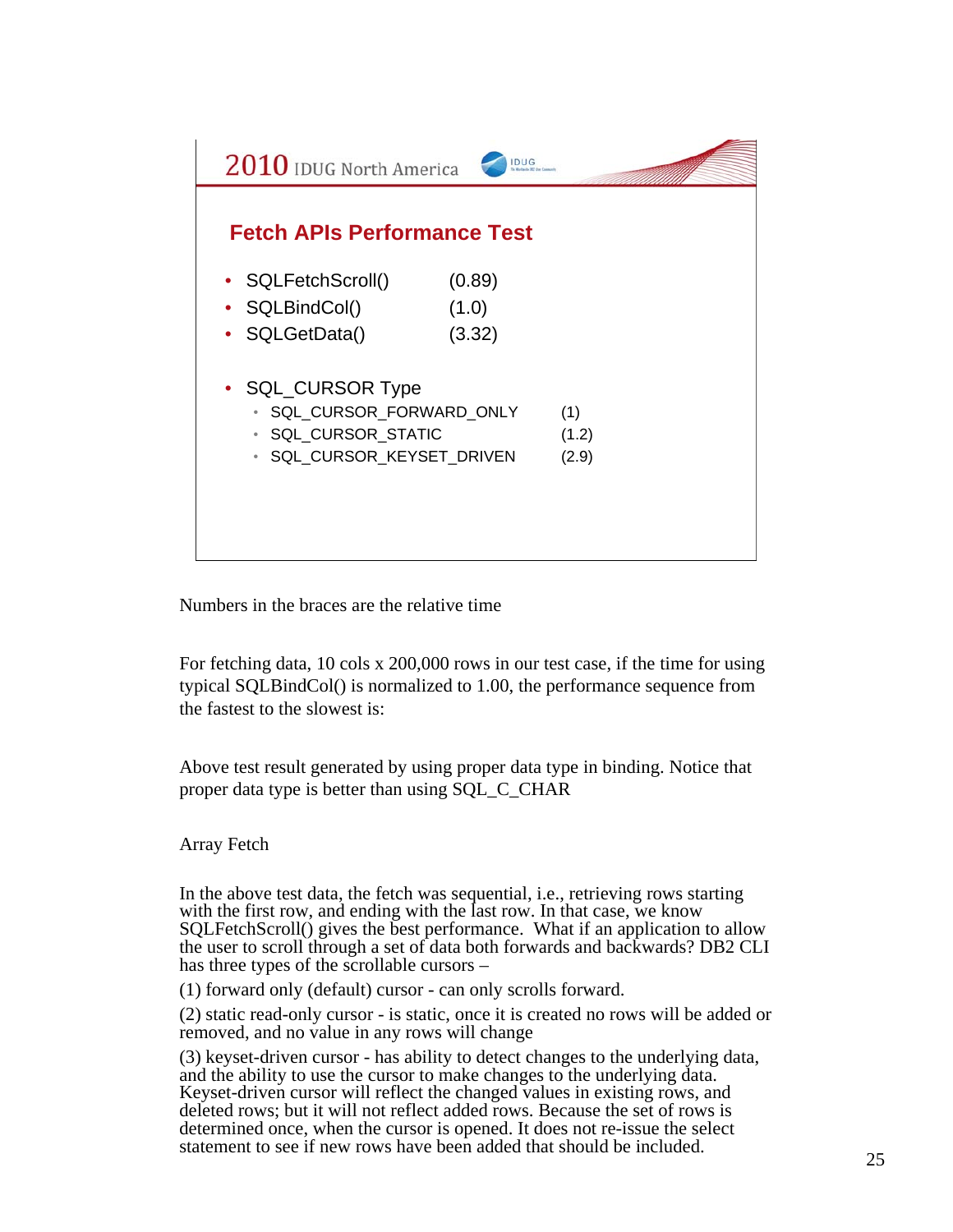

Numbers in the braces are the relative time

Above test result generated by using proper data type in binding. Notice that proper data type is better than using SQL\_C\_CHAR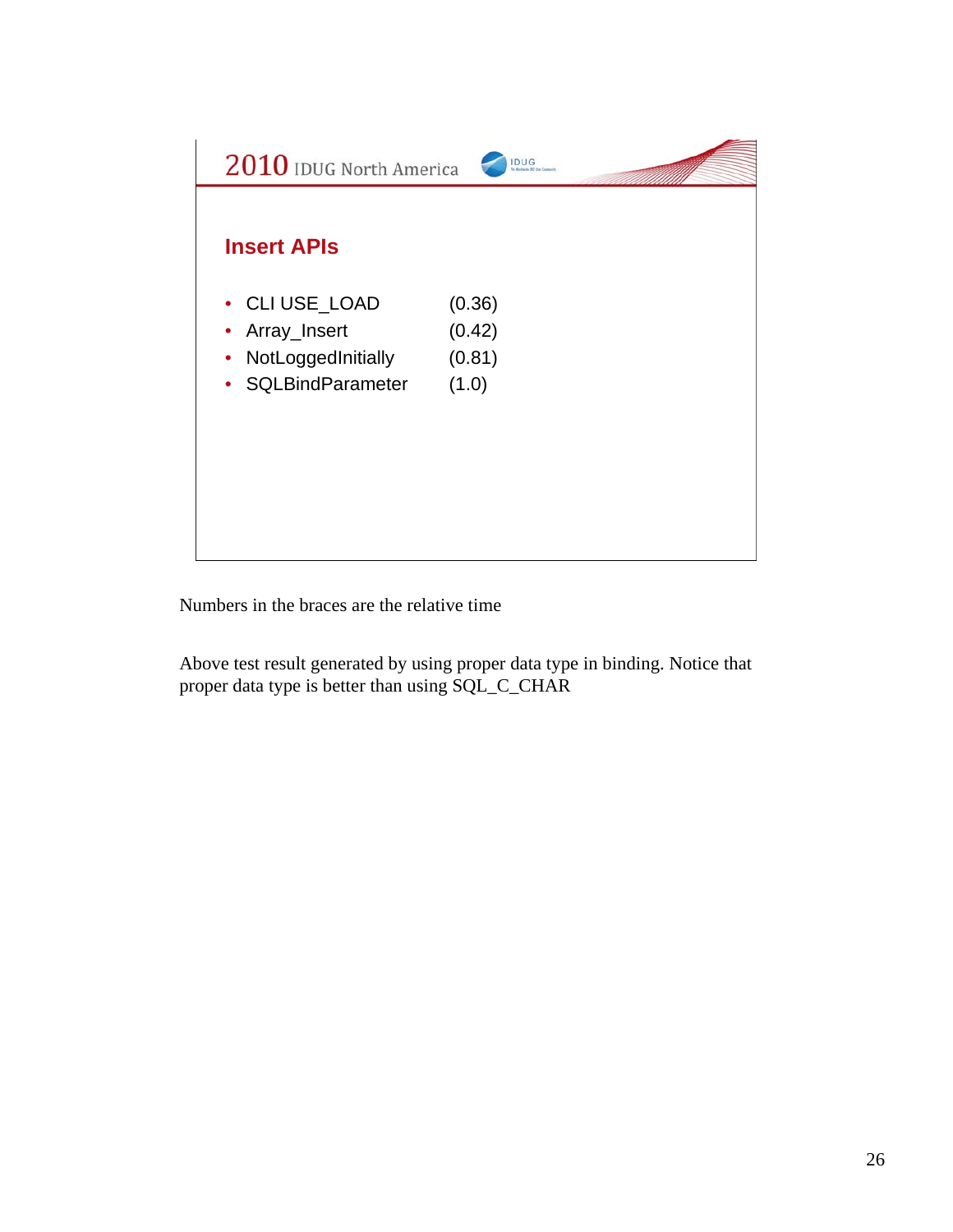

Above test result generated by using proper data type in binding. Notice that proper data type is better than using SQL\_C\_CHAR

Typical Row Insert ----------------------- …… rc = SQLBindParameter(hstmt, 1, SQL\_PARAM\_INPUT, SQL\_C\_LONG, SQL\_INTEGER, 0, 0, (SQLINTEGER \*)col1, sizeof((SQLINTEGER \*)col1 ), &lvalue ); rc = SQLBindParameter(hstmt, 2, SQL\_PARAM\_INPUT, SQL\_C\_CHAR, SQL\_CHAR, 100, 0, (SQLCHAR \*)col2, 100, NULL ); /\* execute the statement, assume that n  $(100,000)$  rows to be inserted \*/ while( $pass++<sub>n</sub>$ ){

```
rc=SQLExecute( hstmt );
*col1 = *col1 + 1;
```
}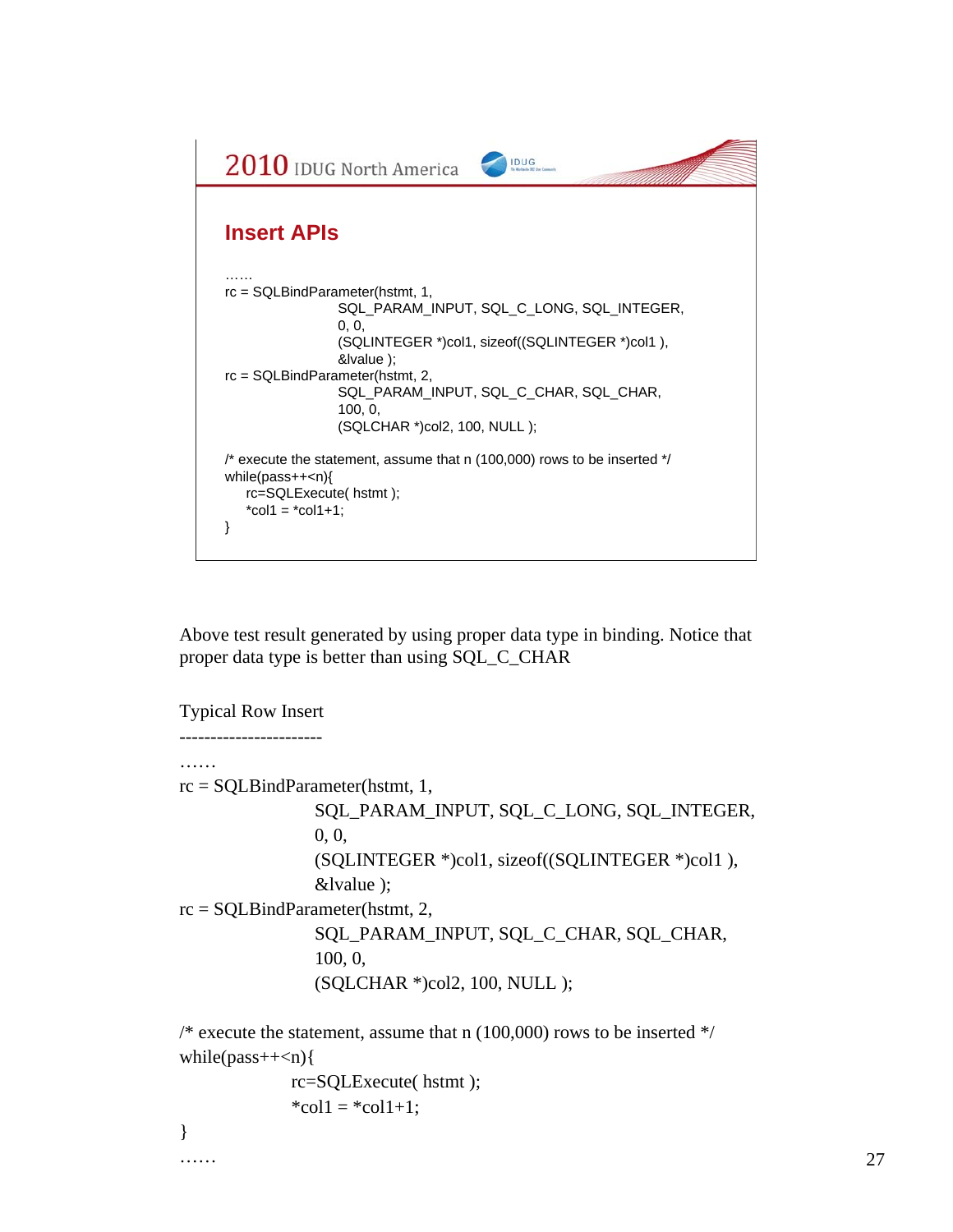

Array could be array of rows, or array of columns. Example showed at this slide is array of columns.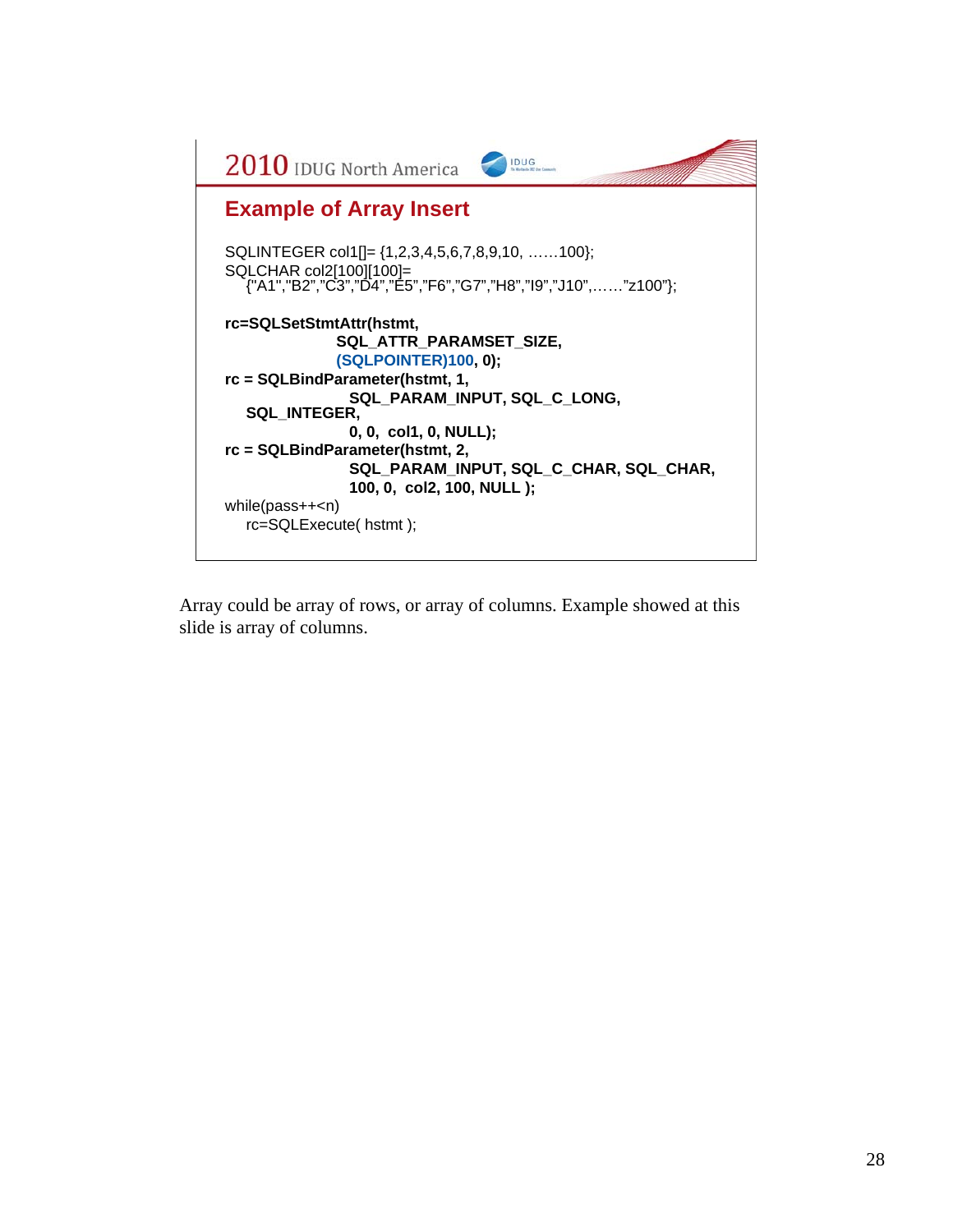

Example of using parameter markers:

```
char * sqlstmt = (SQLCHAR *) "insert into table1 (col1,col2....) values
(?,?....)";
```
SQLPrepare(hstmt,sqlstmt, SQL\_NTS);

SQLBindParameter(hstmt,1, SQL\_PARA\_INPUT, SQL\_C\_LONG, SQL\_INTEGER, 0, 0, (SQLINTEGER \*) col1 sizeof((SQLINTEGER \*)col1), &lvalue);

…..

While(true){

SQLExecute(hstmt);

//do something to change the condition

}

Example of using blocking:

Select col1, col2 from table1 where col1 in (x,y) OPTIMIZE for 1000 rows;

Ensure that you resultset may have more than N rows.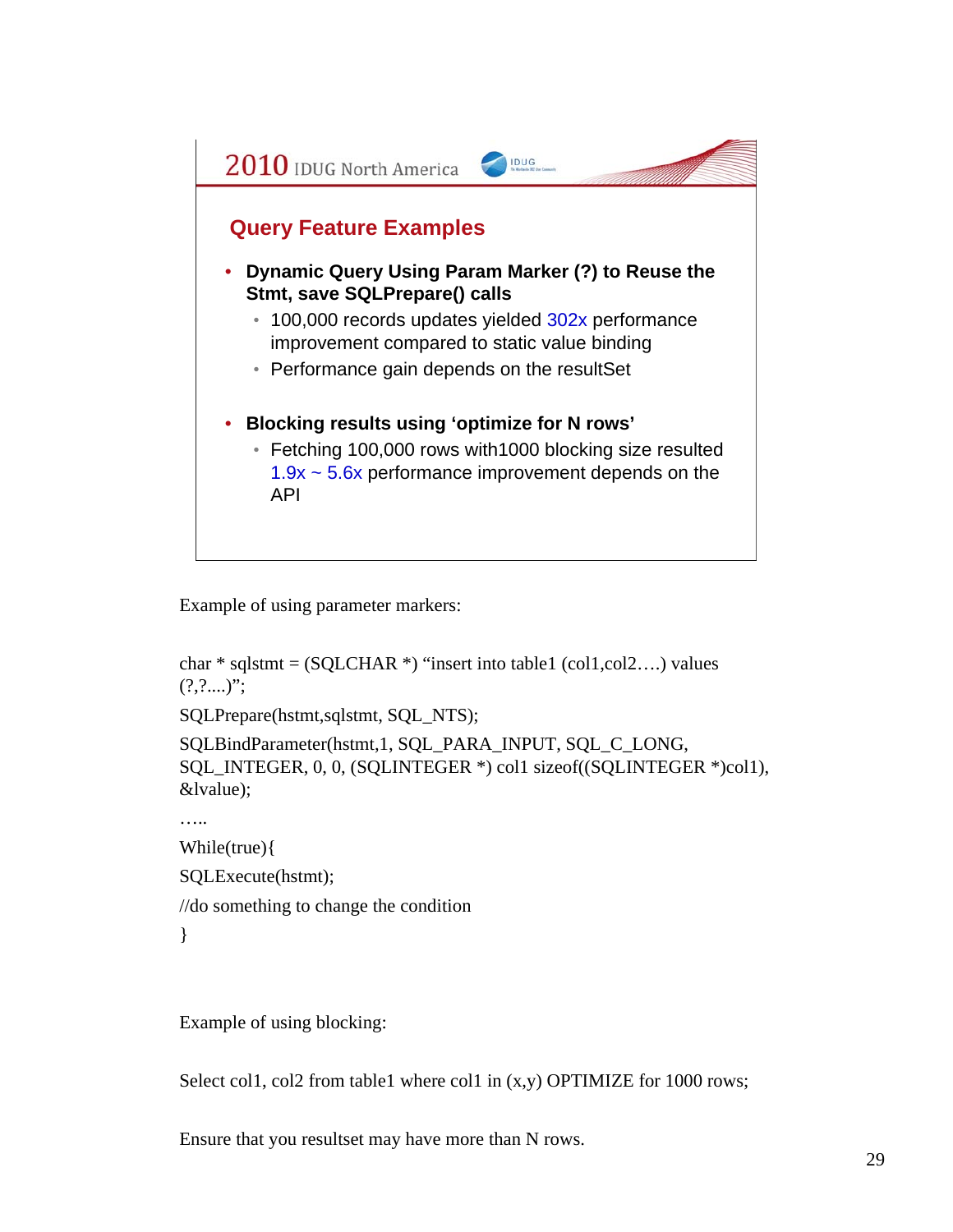

Better Performance and Lower cost means - given the system resources, no additional HW/SW resources were added, in fact we have saved Disk space by employing data compression, saved run time via compression, API, indexing, tuning.

Compression – saved space (>50%), eased memory contention, improved query performance, but drove CPU busier

Language and API may be an architecture issue, but DBAs can contribute to the decision making

Query and Index is always in the heart of the performance elimination process

Test, test, and test based on application specific workloads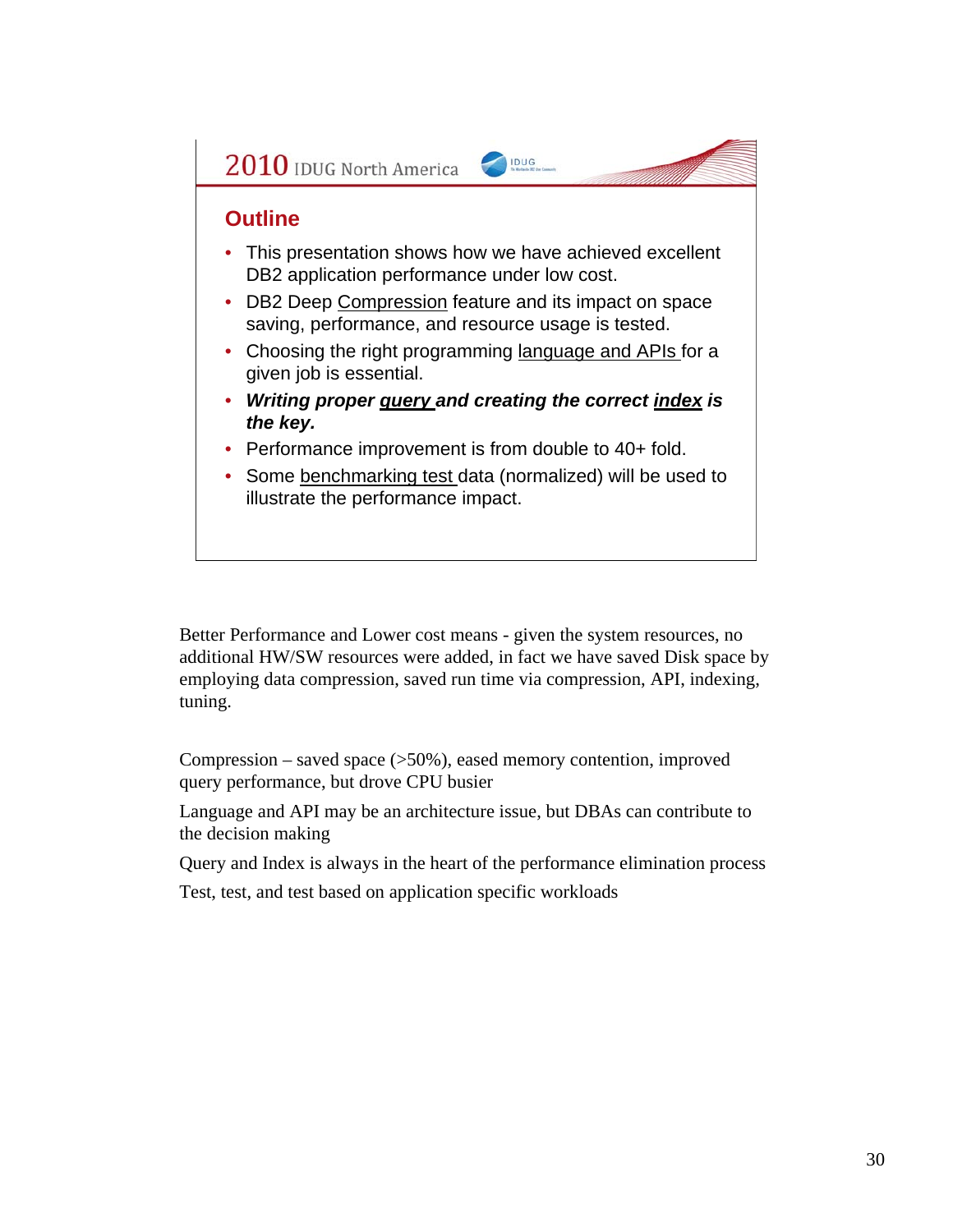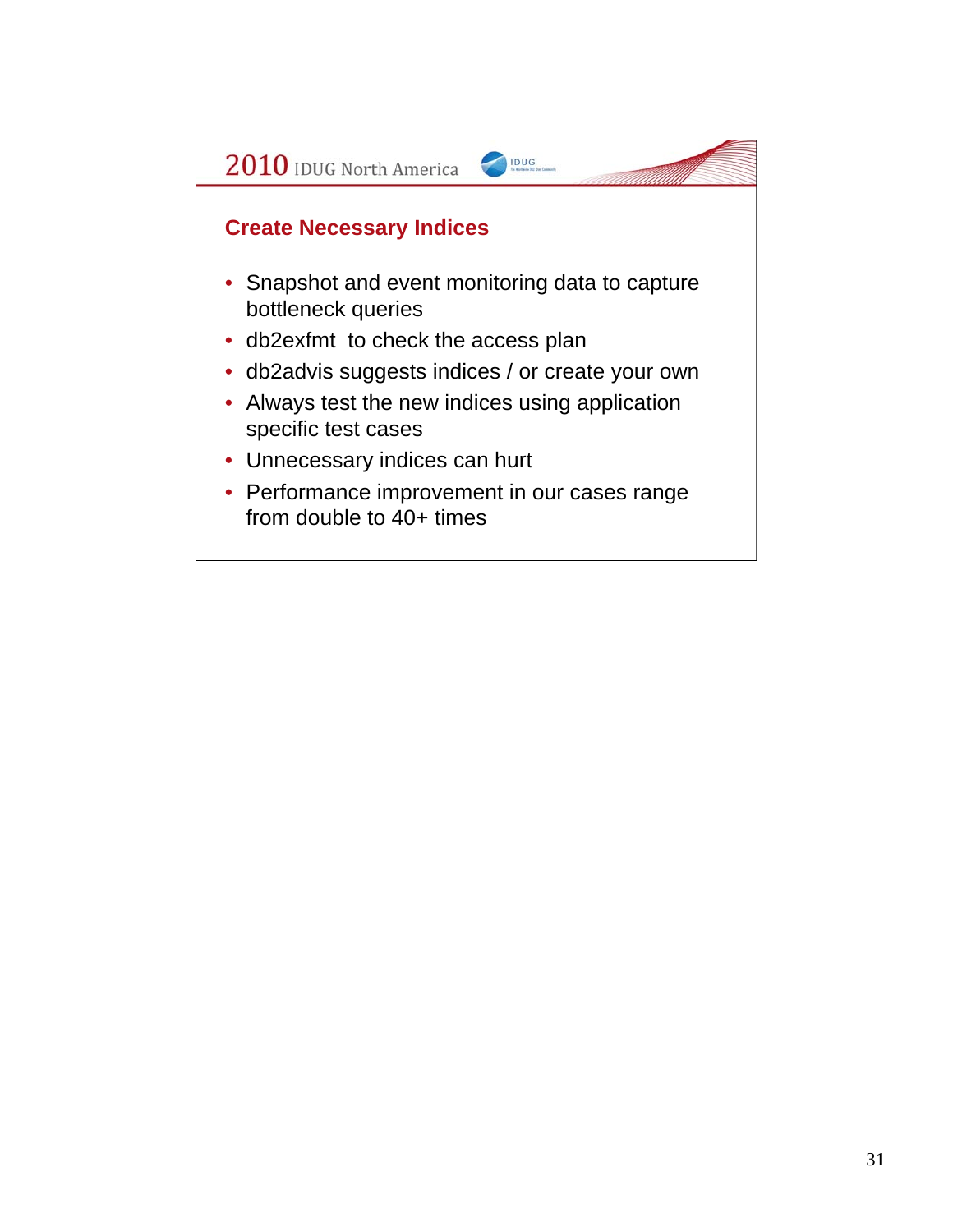

Deep Compression is not part of the above effort

Caution:

Time saving may vary depends on the applications and system resources. But one may always find bottlenecks and conduct the costs/savings analysis by eliminating the bottlenecks with cost effective measures.

In our case, API improvement, Query enhancement, Indexing, Tuning did not require much additional resource. If there is free CPU cycle to spare, deep compression would not cost much either.